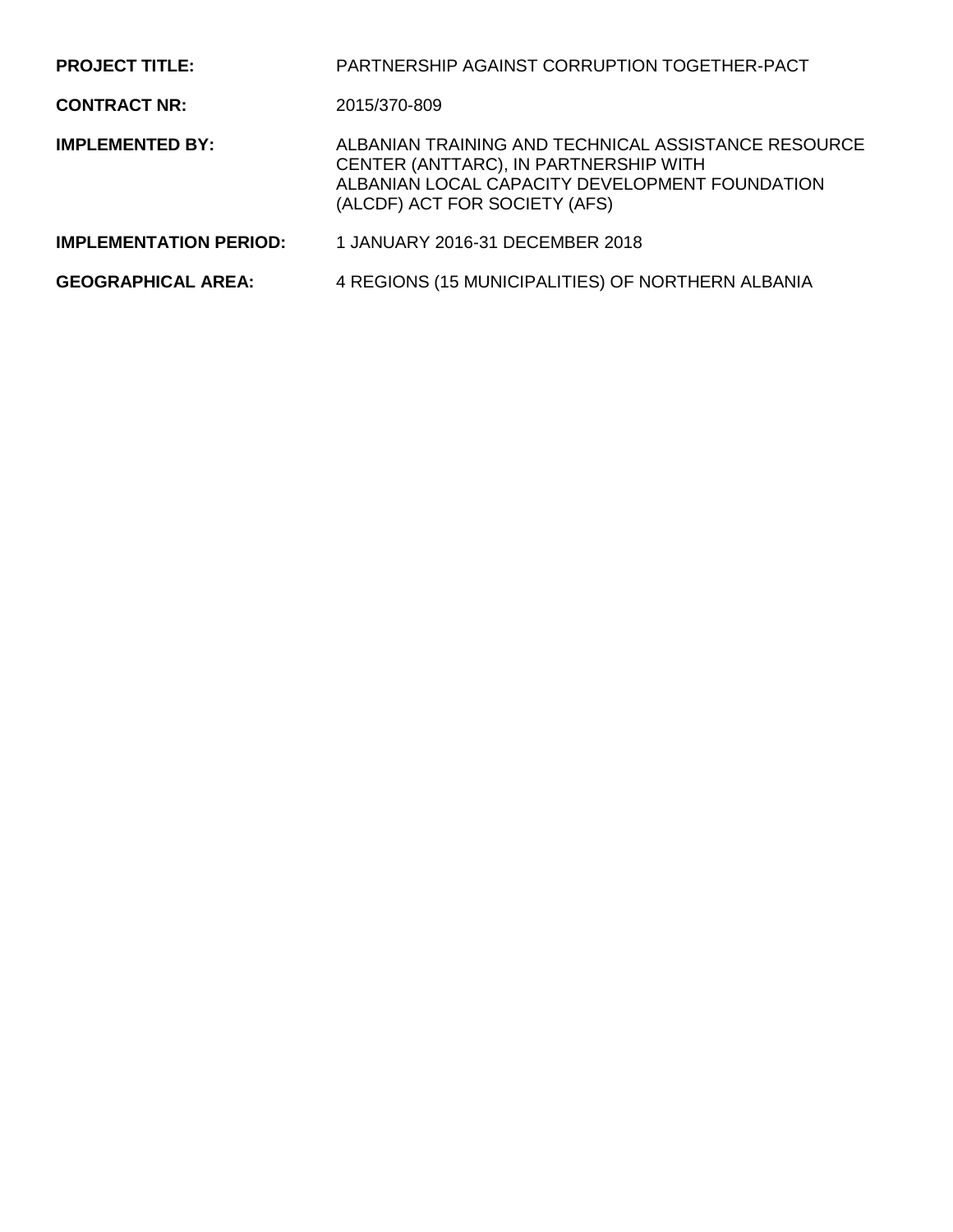## **ROUND 1 OF SUB-GRANTS—PROJECT SUMMARIES**

| Application #        | $R1-1$                                                                                                                                                                                                                                                                                                                                                                                                                                                                                                                                                                                                                                                                                                                                                                                                                                                                                                                                                                                                                                                                                                                                                                                                                                                                                          |
|----------------------|-------------------------------------------------------------------------------------------------------------------------------------------------------------------------------------------------------------------------------------------------------------------------------------------------------------------------------------------------------------------------------------------------------------------------------------------------------------------------------------------------------------------------------------------------------------------------------------------------------------------------------------------------------------------------------------------------------------------------------------------------------------------------------------------------------------------------------------------------------------------------------------------------------------------------------------------------------------------------------------------------------------------------------------------------------------------------------------------------------------------------------------------------------------------------------------------------------------------------------------------------------------------------------------------------|
| <b>Project Title</b> | Participatory budgeting for a more accountable local authorities                                                                                                                                                                                                                                                                                                                                                                                                                                                                                                                                                                                                                                                                                                                                                                                                                                                                                                                                                                                                                                                                                                                                                                                                                                |
| Implemented by:      | National Center for Community Services (Fushe Arrezi branch)                                                                                                                                                                                                                                                                                                                                                                                                                                                                                                                                                                                                                                                                                                                                                                                                                                                                                                                                                                                                                                                                                                                                                                                                                                    |
| Implemented in:      | Fushe Arrez, Shkoder                                                                                                                                                                                                                                                                                                                                                                                                                                                                                                                                                                                                                                                                                                                                                                                                                                                                                                                                                                                                                                                                                                                                                                                                                                                                            |
| Goal(s):             | To increase the cooperation and participation of the civil society in North Albania, in good governance                                                                                                                                                                                                                                                                                                                                                                                                                                                                                                                                                                                                                                                                                                                                                                                                                                                                                                                                                                                                                                                                                                                                                                                         |
|                      | and fight against corruption                                                                                                                                                                                                                                                                                                                                                                                                                                                                                                                                                                                                                                                                                                                                                                                                                                                                                                                                                                                                                                                                                                                                                                                                                                                                    |
| Objective(s):        | To strengthen the role of civil society in development and implementation of the annual local budget<br>of Fushe Arrez and Puka Municipalities.                                                                                                                                                                                                                                                                                                                                                                                                                                                                                                                                                                                                                                                                                                                                                                                                                                                                                                                                                                                                                                                                                                                                                 |
| Expected results:    | Increased volunteer and participatory culture of the local communities;<br>1.<br>Increased involvement of the local administration with the local community and increased<br>2.<br>awareness on the priorities of the local community.<br>Increased transparency of the Municipality of Fushe-Arrez and Puka.<br>3.                                                                                                                                                                                                                                                                                                                                                                                                                                                                                                                                                                                                                                                                                                                                                                                                                                                                                                                                                                             |
| Main activities:     | Training materials compiled for local budgeting.<br>$\overline{\phantom{m}}$<br>Training of 8 activists who will form 2 monitoring groups, one for each municipality.<br>$\overbrace{\phantom{123221111}}$<br>Workshops with each local community of the 10 administrative units of Fushë-Arrëz and Puka, to<br>$\overline{\phantom{0}}$<br>gather the priorities of the local community with regard to local budgeting.<br>78 meetings with heads and headships of Puka and Fushë-Arrëz villages, towns.<br>$\overline{\phantom{m}}$<br>TV documentary production and broadcasting.<br>Participation in the public consultations organized by the municipality of Fushë-Arrëz and Puka<br>$\overbrace{\phantom{1232211}}$<br>on the budget of the next financial year.<br>Participation in the open meetings of the municipality councils relevant to the budget approval<br>and implementation.<br>Formal recommendations will be sent to the municipality of Fushe-Arrez and Puka to improve the<br>$\overline{\phantom{m}}$<br>budget, the budget approval and the implementation process.<br>Filing formal requests with the municipalities on information regarding local budgets, and<br>$\overbrace{\phantom{123221111}}$<br>following up with the municipality on request fulfillment. |
| Duration:            | 12 months                                                                                                                                                                                                                                                                                                                                                                                                                                                                                                                                                                                                                                                                                                                                                                                                                                                                                                                                                                                                                                                                                                                                                                                                                                                                                       |
| Budget:              | 14,410.66 Eur                                                                                                                                                                                                                                                                                                                                                                                                                                                                                                                                                                                                                                                                                                                                                                                                                                                                                                                                                                                                                                                                                                                                                                                                                                                                                   |

| Application #        | $R1-4$                                                                                                                       |
|----------------------|------------------------------------------------------------------------------------------------------------------------------|
| <b>Project Title</b> | Initiative for good governance through participation of women in decision making                                             |
| Implemented by:      | Regional Development Agency Kukes                                                                                            |
| Implemented in:      | Municipalities of Kukes, Tropoje, and Has; Region of Kukes                                                                   |
| Goal(s):             | To promote good governance through implementing gender equality in decisión-making by the local                              |
|                      | government.                                                                                                                  |
| Objective(s):        | To increase the participation of women in local decision-making in the municipalities of Kukës, Has,                         |
|                      | Tropoje.                                                                                                                     |
| Expected results:    | Women are aware of their rights to participate in decision-making processes of municipalities;                               |
|                      | Municipalities are aware of women rights and implementation of gender equality in local decision-<br>2.                      |
|                      | making.                                                                                                                      |
| Main activities:     | Designing and administering questionnaires on problems that women face for their social<br>$\overline{\phantom{0}}$          |
|                      | integration.                                                                                                                 |
|                      | Establishing three women fórums in municipalities of the region.<br>$\overline{\phantom{0}}$                                 |
|                      | Developing and disseminating the brochure on women rights.<br>$\overline{\phantom{0}}$                                       |
|                      | Awareness meetings with representatives of local institutions and civil society organizations on<br>$\overline{\phantom{0}}$ |
|                      | women rights.                                                                                                                |
|                      | Concluding conference.                                                                                                       |
| Duration:            | 6 months                                                                                                                     |
| Budget:              | 8,298.61 Eur                                                                                                                 |

| Application #        | R <sub>1-6</sub>                                                                           |
|----------------------|--------------------------------------------------------------------------------------------|
| <b>Project Title</b> | Equality in decision-making and access in information on environmental issues in Bulgize   |
| Implemented by:      | Young Environmental Experts Association, Bulgize                                           |
| Implemented in:      | Bulgize, Region of Diber                                                                   |
| Goal(s):             | To promote the public participation and action in decision-making of local institutions on |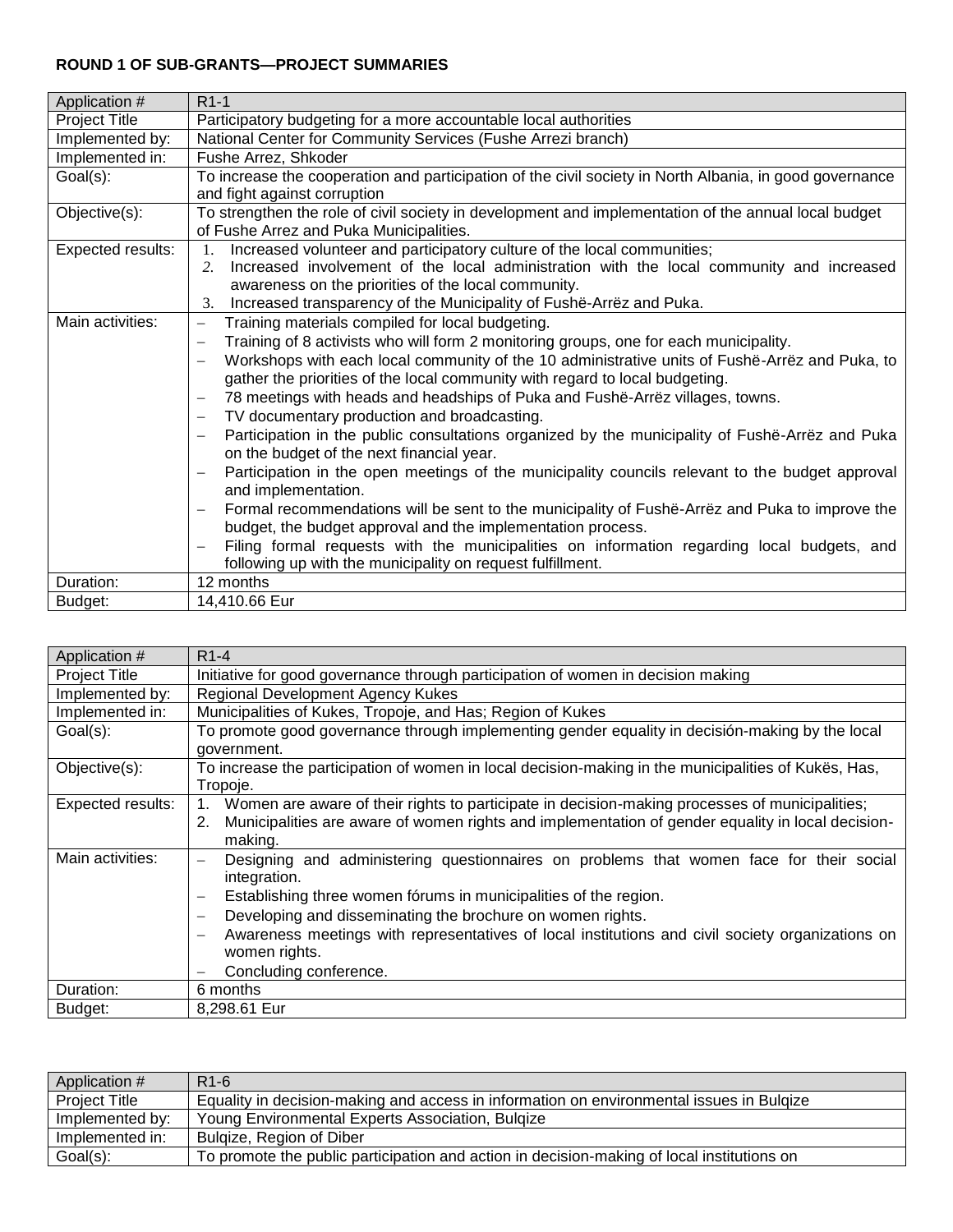|                   | environmental issues.                                                                                                                                                                                                                                                                                                                                                                                                                                                                                                                                                                                                                                                                                                                                                                                                                                                                                                                                                                                                                                                                                                                                |
|-------------------|------------------------------------------------------------------------------------------------------------------------------------------------------------------------------------------------------------------------------------------------------------------------------------------------------------------------------------------------------------------------------------------------------------------------------------------------------------------------------------------------------------------------------------------------------------------------------------------------------------------------------------------------------------------------------------------------------------------------------------------------------------------------------------------------------------------------------------------------------------------------------------------------------------------------------------------------------------------------------------------------------------------------------------------------------------------------------------------------------------------------------------------------------|
| Objective(s):     | To strengthen the role of civil society actors for sustainable environmental management                                                                                                                                                                                                                                                                                                                                                                                                                                                                                                                                                                                                                                                                                                                                                                                                                                                                                                                                                                                                                                                              |
| Expected results: | Civil society and local authorities more aware and accountable for the effective implementation of<br>environmental initiatives and interaction with the competent authorities;                                                                                                                                                                                                                                                                                                                                                                                                                                                                                                                                                                                                                                                                                                                                                                                                                                                                                                                                                                      |
|                   | 2. Citizens are informed on time on official documents and environmental information and public<br>administration officers are clear on their obligations towards the citizens of right to information                                                                                                                                                                                                                                                                                                                                                                                                                                                                                                                                                                                                                                                                                                                                                                                                                                                                                                                                               |
| Main activities:  | Pre-post assessment of the citizen's right to information about environmental issues.<br>-<br>Conducting environmental diligence meetings with school pupils in Bulgize, Fush-Bulgizë,<br>$\overline{\phantom{0}}$<br>Zergan, Shupenze.<br>Drafting brochure on the way of obtaining information.<br>$\overline{\phantom{0}}$<br>Information meetings with civil society on the legal framework for rights and obligations to inform<br>$\overline{\phantom{0}}$<br>the public about environmental issues.<br>Design Manual for civil society participation in environmental decision making.<br>Design the Manual for civil society participation in environmental decision making.<br>$\overline{\phantom{0}}$<br>Informational meetings with business, local and state officials on legal framework for rights and<br>$\overline{\phantom{0}}$<br>obligations for public information, public participation in decision making on environ. issues<br>Seminar, implementation of the right to information of citizens in the Albanian legislation and<br>—<br>receiving of measures to implement the Aarhus Convention, with public administration. |
| Duration:         | 12 months                                                                                                                                                                                                                                                                                                                                                                                                                                                                                                                                                                                                                                                                                                                                                                                                                                                                                                                                                                                                                                                                                                                                            |
| Budget:           | 14,252.62 Eur                                                                                                                                                                                                                                                                                                                                                                                                                                                                                                                                                                                                                                                                                                                                                                                                                                                                                                                                                                                                                                                                                                                                        |

| Application #        | $R1-9$                                                                                                                                                      |
|----------------------|-------------------------------------------------------------------------------------------------------------------------------------------------------------|
| <b>Project Title</b> | Forestry active citizenship against corruption                                                                                                              |
| Implemented by:      | Federation of Forestry and Communal Pasture in Shkodra Region                                                                                               |
| Implemented in:      | Municipalities of Shkoder and Vau Dejes, Region of Shkoder                                                                                                  |
| Goal(s):             | To contribute to strengthen in Shkodra Region the role of civil society at local level in promoting good                                                    |
|                      | local forest governance, fighting corruption and contributing to the promotion of the rule of law.                                                          |
| Objective(s):        | To increase the engagement and the knowledge of CSOs in the Shkodra municipality (Northern                                                                  |
|                      | Albania) in good forest governance issues and the fight against corruption                                                                                  |
| Expected results:    | Strengthened CSOs role in decision-making and proper enforcement of current legislation<br>1 <sub>1</sub>                                                   |
|                      | regarding the forestry area;                                                                                                                                |
|                      | 2. Improved CSOs and public authorities' capacity building in good practices of public-private                                                              |
|                      | forestry, and land management and preservation.                                                                                                             |
|                      | Increased community mobilization for constructive engagement with public institutions to<br>3.                                                              |
|                      | improve their responsiveness.                                                                                                                               |
| Main activities:     | Workshop on transfer of competences in forest management for 30 representatives of public                                                                   |
|                      | institutions, CSOs and other relevant stakeholders at local level.                                                                                          |
|                      | Study on the state of the art of the law enforcement (monitoring of the law enforcement in                                                                  |
|                      | forestry) at the beginning and the end of the project.                                                                                                      |
|                      | Dissemination of monitoring reports.                                                                                                                        |
|                      | Support to public authorities and CSOs offered by the Expert Team.                                                                                          |
|                      | Training session on land management and preservation for 30 representatives of public<br>institutions, CSOs and other relevant stakeholders at local level. |
|                      | Study of the practical application of training content and drafting of the paper on participation of                                                        |
|                      | CS in forest management by a 10-member working group.                                                                                                       |
|                      | Information campaign: shared environmental governance.                                                                                                      |
|                      | Information campaign for students on the importance of active participation in forest management                                                            |
|                      | (information sessions, leaflets, posters)                                                                                                                   |
|                      | Closing event.                                                                                                                                              |
| Duration:            | 12 months                                                                                                                                                   |
| Budget:              | 15,156.75 Eur                                                                                                                                               |

| Application #        | R <sub>1</sub> -11                                                                                     |
|----------------------|--------------------------------------------------------------------------------------------------------|
| <b>Project Title</b> | MMS-Lezhe (Monitoring Medical Sector in Lezhe)                                                         |
| Implemented by:      | Paliative Care and Education Center (PCEC)                                                             |
| Implemented in:      | Lezhe, Lezhe                                                                                           |
| Goal(s):             | To prevent corruptive practices in the Primary Healthcare System through active civic participation in |
|                      | monitoring responsible institutions and increasing their accountability level in Lezhe Municipality.   |
| Objective(s):        | To build a monitoring system on the way of functioning and laws that govern the primary                |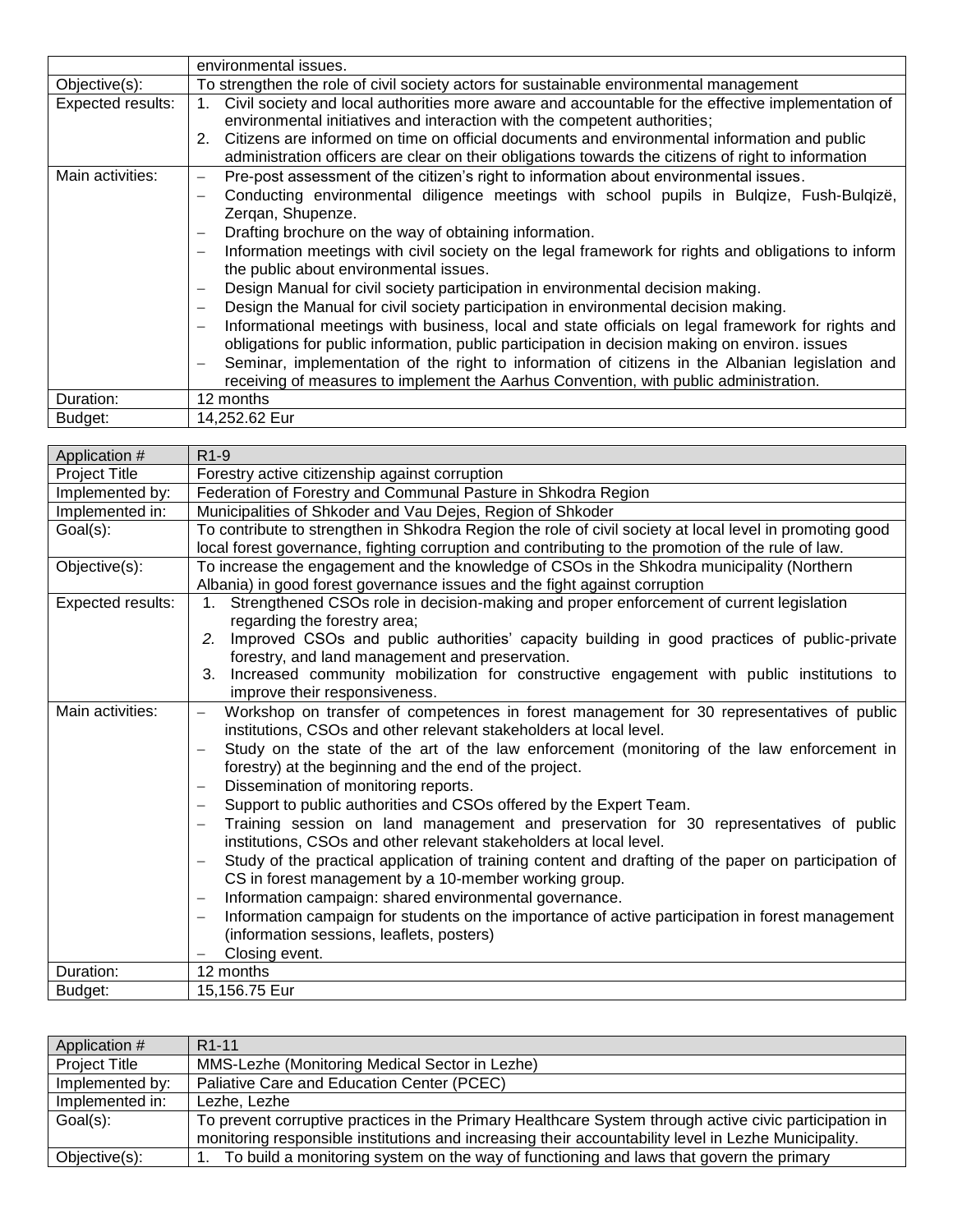|                   | healthcare system institutions along with ME of the quality of provided public services through                                                                                      |
|-------------------|--------------------------------------------------------------------------------------------------------------------------------------------------------------------------------------|
|                   | clarification of administrative roles and competences of the units that compose it;                                                                                                  |
|                   | 2. To raise capacities and involvement among local population and CSOs in understanding the                                                                                          |
|                   | importance of inclusiveness of the community in the monitoring process for the healthcare supply                                                                                     |
|                   | system and the advocacy work in improving public service quality.                                                                                                                    |
| Expected results: | An effective unified Monitoring and Evaluation System is developed internally contributing to<br>1.<br>improved work conditions in each unit (10 Healthcare Centres, 64 Ambulances); |
|                   | 2. Health service quality is improved and there is an increased number of cases followed formally.                                                                                   |
|                   | 3.<br>Community participation is increased and information flow is improved as a direct outcome of the                                                                               |
|                   | information campaign and dissemination of promotional materials.                                                                                                                     |
| Main activities:  | Identification of Primary Healthcare System and its institutional components.<br>$\overline{\phantom{0}}$                                                                            |
|                   | Introductory meeting with institutional representatives and local stakeholders (R1,2).                                                                                               |
|                   | Development of a Monitoring and Evaluation Plan targeting Healthcare Centres and the Regional                                                                                        |
|                   | Health Directory.                                                                                                                                                                    |
|                   | Implementation of the Analysis and Monitoring plan in the targeted institutions.                                                                                                     |
|                   | Develop and disseminate findings of the Report. (R1, R2, R3).<br>$\overline{\phantom{0}}$                                                                                            |
|                   | Round table to discuss findings and recommendations. (R1, R2)                                                                                                                        |
|                   | Workshop with healthcare professionals on Monitoring and Transparency (R1, R2)<br>$\overline{\phantom{0}}$                                                                           |
|                   | Assessment of legal framework, Strategies, plans and policies that govern the sector.<br>$\overline{\phantom{0}}$                                                                    |
|                   | Development of an Analysis Plan of the organizational structure, institutional relations and formal<br>$\overline{\phantom{0}}$                                                      |
|                   | procedures that connect the patient to the responsible structures.                                                                                                                   |
|                   | Follow up meetings to monitor and assist Healthcare Centres and their staff in adapting<br>-                                                                                         |
|                   | standardized monitoring and periodic evaluation procedures.                                                                                                                          |
|                   | Informative meetings in each Administrative Unit with the participation of youth and women on<br>best practices of community involvement in institutional monitoring.                |
|                   | Publication of an awareness raising package designed to inform the community on the                                                                                                  |
|                   | functioning of the system along with the formal steps that connect the patient to the healthcare                                                                                     |
|                   | providers concluded with a talk show in a local television.                                                                                                                          |
|                   | Information update via online platforms.                                                                                                                                             |
|                   | Integration of a Health Service Section in the Municipality webpage, displaying public health                                                                                        |
|                   | services and contacts for each institution.                                                                                                                                          |
| Duration:         | 12 months                                                                                                                                                                            |
| Budget:           | 12,006.75 Eur                                                                                                                                                                        |

| Application #     | R <sub>1</sub> -13                                                                                                                                                             |
|-------------------|--------------------------------------------------------------------------------------------------------------------------------------------------------------------------------|
| Project Title     | Promotion of the transparency, integrity and anti-corruption in public services in Mun. of Kukes                                                                               |
| Implemented by:   | <b>Center for Youth Progress</b>                                                                                                                                               |
| Implemented in:   | Municipality of Kukes, Region of Kukes                                                                                                                                         |
| Goal(s):          | Increasing the transparency and functioning of open government through participation and support for                                                                           |
|                   | citizen initiatives.                                                                                                                                                           |
| Objective(s):     | To ensure transparent, open, and good governance through better understanding of the situation,                                                                                |
|                   | citizen engagement, and citizen-government partnership.                                                                                                                        |
| Expected results: | Elected local officials, local employees and providers of services implement inclusive, open, and<br>$1_{\cdot}$                                                               |
|                   | functional practices based on law and partnership with citizens;                                                                                                               |
|                   | 2. Citizens are active and aware of their rights and responsibilities relating to governance and act                                                                           |
|                   | baased on such understanding.                                                                                                                                                  |
|                   | Contact points identified during the project have increased their capacity and continue to serve as<br>3.                                                                      |
|                   | catalizator of relations between the citizens and government, especially in rural areas.                                                                                       |
| Main activities:  | Training for civil society representatives, activists, local officials (25 young people, men and<br>women) on service monitoring, citizen participation, and local networking. |
|                   | Identification and engagement of 10 contact points in administrative units and their networking to                                                                             |
|                   | monitor and coordinate local services.                                                                                                                                         |
|                   | Data collection through 10 focus groups.                                                                                                                                       |
|                   | 25 interviews (semi-structured) and 500 questionnaires for the participation of community in                                                                                   |
|                   | decision-making, quality of services, and perception of corruption at municipality level.                                                                                      |
|                   | Establishing an anti-corruption pact and engagement of different groups, officials, civil society,                                                                             |
|                   | and private sector for its promotion and implementation.                                                                                                                       |
|                   | Publication of findings and recommendations of the study on citizen participation in decision-<br>$\overline{\phantom{m}}$                                                     |
|                   | making, quality of services, and perception of corruption at municipality level.                                                                                               |
| Duration:         | 6 months                                                                                                                                                                       |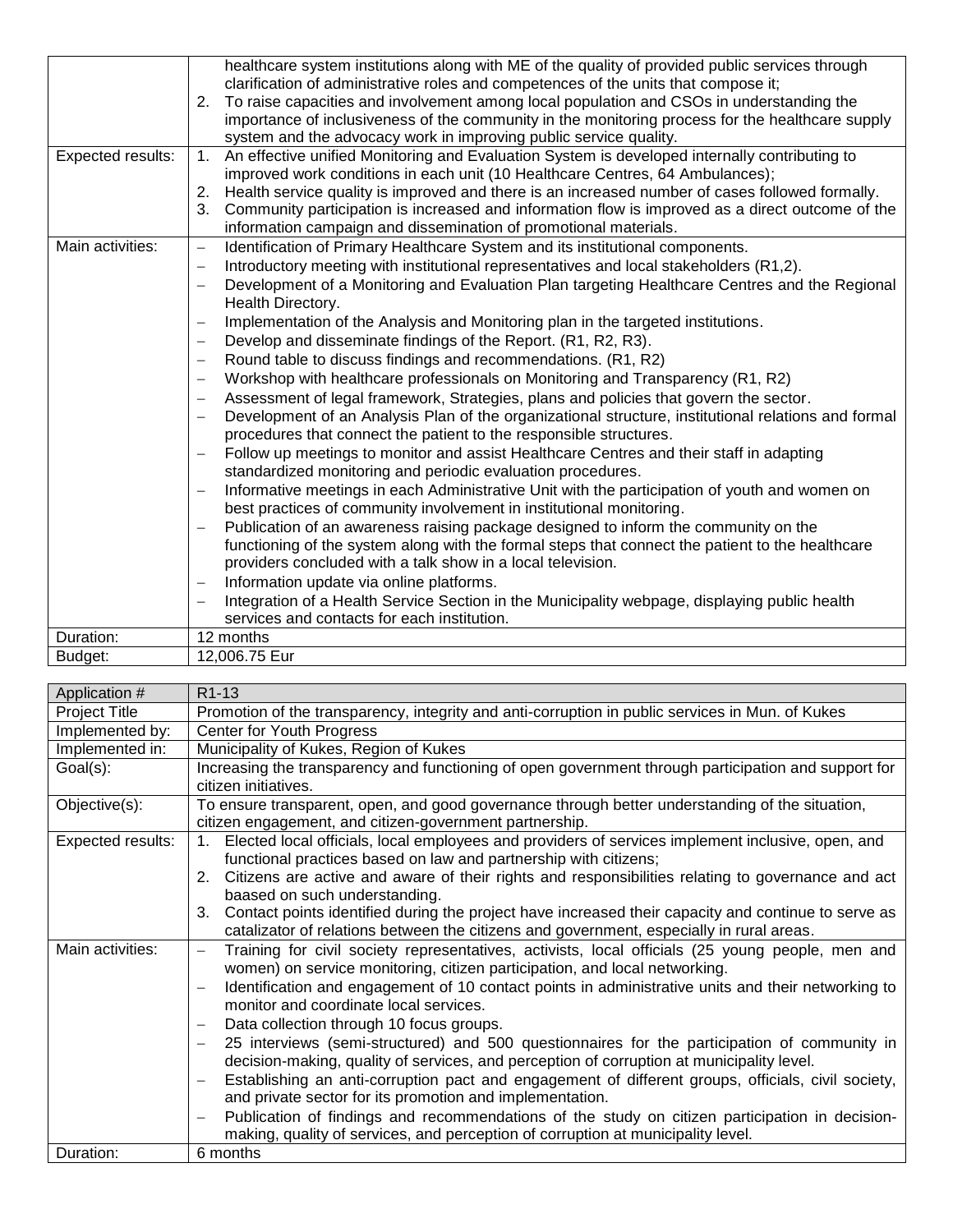| n.<br>062<br>.<br>Eur<br><b>BUOOPT</b><br><br>. .<br>uu<br>- |
|--------------------------------------------------------------|
|--------------------------------------------------------------|

| Application #        | R <sub>1</sub> -16                                                                                                                   |
|----------------------|--------------------------------------------------------------------------------------------------------------------------------------|
| <b>Project Title</b> | Citizen participation for good governance in Puka                                                                                    |
| Implemented by:      | Center "Youth Movement for Democracy" Pukë                                                                                           |
| Implemented in:      | Municipality of Puke, Region of Shkoder                                                                                              |
| Goal(s):             | Promoting good governance, transparency, accountability, and ethical behavior of local government                                    |
|                      | at Puka Municipality.                                                                                                                |
| Objective(s):        | To strengthen the role of civil society in promoting good, transparent, accountable government toward                                |
|                      | the citizens through increasing the capacity of local actors.                                                                        |
| Expected results:    | Increased citizen participation in monitoring of performance of local government and fight against<br>$1_{\cdot}$                    |
|                      | corruption;                                                                                                                          |
|                      | 2. Local government has become aware of information, consultation, and participation of the civil                                    |
|                      | society in local decision-making.                                                                                                    |
|                      | The community has become aware of the right to information, consultation, and participation in<br>3.                                 |
|                      | local decision-making.                                                                                                               |
| Main activities:     | Establishing 5 Citizens' Monitoring and Consulting Groups.<br>$\qquad \qquad -$                                                      |
|                      | 52-day training courses for members of Citizens' Monitoring and Consulting Groups.<br>$\qquad \qquad -$                              |
|                      | Designing and administering a survey on citizen participation and developing the report with<br>survey findings and recommendations. |
|                      | Workshop to share findings and recommendations of survey and development of Action Plan.                                             |
|                      | Developing and signing the "Social Contract" between Citizens' Monitoring and Consulting                                             |
|                      |                                                                                                                                      |
|                      | Groups and the Mayor; 6 monthly meetings of Monitoring and Consulting Groups with Mayor.<br>Establishing a portal for citizens.      |
|                      | $\overline{\phantom{0}}$                                                                                                             |
|                      | Publishing and disseminating a leaflet with information for citizens.<br>$\overline{\phantom{0}}$                                    |
|                      | Training course for municipality staff and local actors.                                                                             |
|                      | Monitoring of meetings of Municipality Council by Citizens' Monitoring & Consulting Groups.                                          |
|                      | Developing the Code of Ethics of the Municipality of Puka.                                                                           |
|                      | Training course for the local media.<br>$\overline{\phantom{0}}$                                                                     |
|                      | Broadcasting three TV programs at local television.                                                                                  |
|                      | Training of young people.                                                                                                            |
|                      | Exhibition "Corruption in children's eyes"                                                                                           |
| Duration:            | 6 months                                                                                                                             |
| Budget:              | 8,322.30 Eur                                                                                                                         |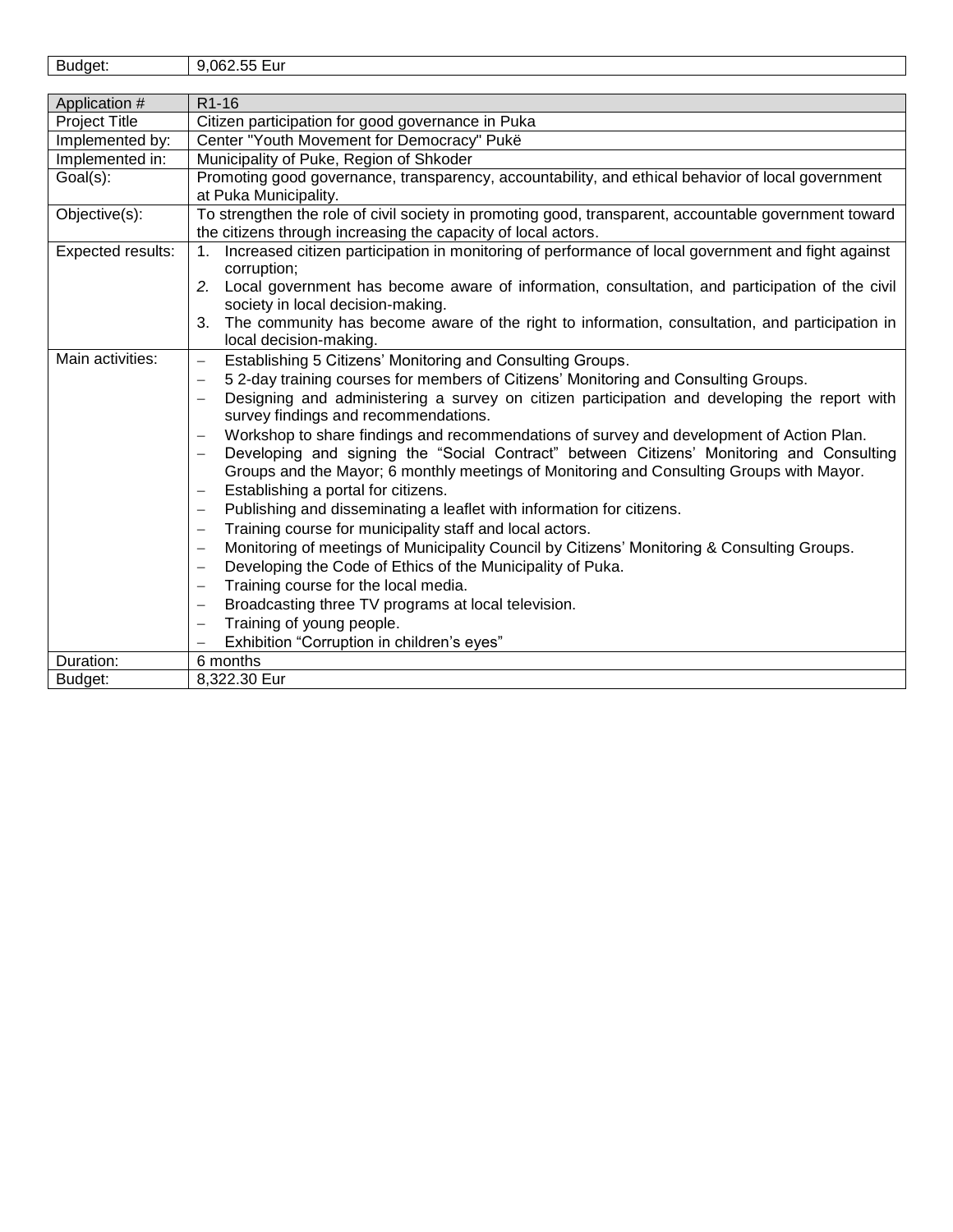| Application #        | R <sub>1</sub> -18                                                                                                 |
|----------------------|--------------------------------------------------------------------------------------------------------------------|
| <b>Project Title</b> | Partners in Women's Health                                                                                         |
| Implemented by:      | Integrimi Association                                                                                              |
| Implemented in:      | Municipality of Tropoje, Region of Kukes                                                                           |
| Goal(s):             | Citizens (especially women) in rural areas in Tropoja have improved access to public health services.              |
| Objective(s):        | Women and health care centre workers in Tropoja partner for a good governance in health.                           |
| Expected results:    | Women in Tropoja have increased awareness of the public health services available to them;                         |
|                      | Improvement of health care centre workers' performance towards the patients.<br>2.                                 |
| Main activities:     | Conduct a project kick-off and introduction.<br>$\overline{\phantom{0}}$                                           |
|                      | Conduct a baseline survey.<br>$\overline{\phantom{0}}$                                                             |
|                      | Establish a cadre of 15 Health outreach Activists (HOA).<br>$\overline{\phantom{m}}$                               |
|                      | Support 15 HOAs to conduct awareness sessions with members of their communities.<br>$\overline{\phantom{0}}$       |
|                      | Carry out community health awareness campaigns.                                                                    |
|                      | Design and conduct a "patient satisfaction survey.<br>$\overline{\phantom{a}}$                                     |
|                      | Organize a Round Table with HOA, health care providers and public health institutions.<br>$\overline{\phantom{0}}$ |
|                      | Conduct an Annual Forum.                                                                                           |
| Duration:            | 12 months                                                                                                          |
| Budget:              | 15,729 Eur                                                                                                         |

| Application #            | R <sub>1</sub> -20                                                                                                                                                                                                                                                                                                                                                                                                                                                                                                                                                                                                                                                                                                                                                                                                                                                                                                                                                                                                                                                                                                                                                                                                                                                                                                                                                                                        |
|--------------------------|-----------------------------------------------------------------------------------------------------------------------------------------------------------------------------------------------------------------------------------------------------------------------------------------------------------------------------------------------------------------------------------------------------------------------------------------------------------------------------------------------------------------------------------------------------------------------------------------------------------------------------------------------------------------------------------------------------------------------------------------------------------------------------------------------------------------------------------------------------------------------------------------------------------------------------------------------------------------------------------------------------------------------------------------------------------------------------------------------------------------------------------------------------------------------------------------------------------------------------------------------------------------------------------------------------------------------------------------------------------------------------------------------------------|
| <b>Project Title</b>     | Improving public service delivery in Has municipality through citizen's engagement in monitoring and<br>evaluation                                                                                                                                                                                                                                                                                                                                                                                                                                                                                                                                                                                                                                                                                                                                                                                                                                                                                                                                                                                                                                                                                                                                                                                                                                                                                        |
| Implemented by:          | Association of Forestry and Pastures Users, Has                                                                                                                                                                                                                                                                                                                                                                                                                                                                                                                                                                                                                                                                                                                                                                                                                                                                                                                                                                                                                                                                                                                                                                                                                                                                                                                                                           |
| Implemented in:          | Municipality of Has, Region of Kukes                                                                                                                                                                                                                                                                                                                                                                                                                                                                                                                                                                                                                                                                                                                                                                                                                                                                                                                                                                                                                                                                                                                                                                                                                                                                                                                                                                      |
| Goal(s):                 | To improve the local government performance in providing qualitative public services.                                                                                                                                                                                                                                                                                                                                                                                                                                                                                                                                                                                                                                                                                                                                                                                                                                                                                                                                                                                                                                                                                                                                                                                                                                                                                                                     |
| Objective(s):            | To increase citizens' watchdog role in Has municipality through their engagement in monitoring and<br>evaluation of public service delivery.                                                                                                                                                                                                                                                                                                                                                                                                                                                                                                                                                                                                                                                                                                                                                                                                                                                                                                                                                                                                                                                                                                                                                                                                                                                              |
| <b>Expected results:</b> | Increased citizens' awareness and engagement regarding the services provided by the Has<br>1.<br>municipality;<br>Improved citizen's information access for each public service.<br>2.<br>The good governance on the framework of the project is promoted Municipality of Has.<br>3.                                                                                                                                                                                                                                                                                                                                                                                                                                                                                                                                                                                                                                                                                                                                                                                                                                                                                                                                                                                                                                                                                                                      |
| Main activities:         | Creation of a local level coalition for the improvement and monitoring of public service delivery,<br>$\qquad \qquad -$<br>comprised from local NGOs, media representatives, community leaders, individuals that will<br>collaborate for the implementation of this project.<br>Hold a public event to present the coalition and the project to the community as well as the<br>$\overline{\phantom{0}}$<br>signing of the Cooperation Agreement between the members of the Coalition and the<br>Memorandum of Understanding between the Municipality and the Coalition for the<br>implementation of the Project.<br>Organization of trainings sessions for empowering the capacity of youth in Has Municipality.<br>$\overline{\phantom{0}}$<br>Analysis of the current situation of service delivery in Has Municipality through (pre and post).<br>Measurement of the citizen perception/ main actors and stakeholders on service delivery in Has<br>municipality.<br>Prepare an information card for each public service that it is delivered in has municipality in order<br>to provide tailored information to the citizens.<br>Preparation, publication of the "Report and Suggestions of the improvement of public service<br>delivery in Has Municipality".<br>Final event / Public Hearing for discussion of the monitoring results and about the improvement of<br>the local service delivery. |
| Duration:                | 10 months                                                                                                                                                                                                                                                                                                                                                                                                                                                                                                                                                                                                                                                                                                                                                                                                                                                                                                                                                                                                                                                                                                                                                                                                                                                                                                                                                                                                 |
| Budget:                  | 14,706.80 Eur                                                                                                                                                                                                                                                                                                                                                                                                                                                                                                                                                                                                                                                                                                                                                                                                                                                                                                                                                                                                                                                                                                                                                                                                                                                                                                                                                                                             |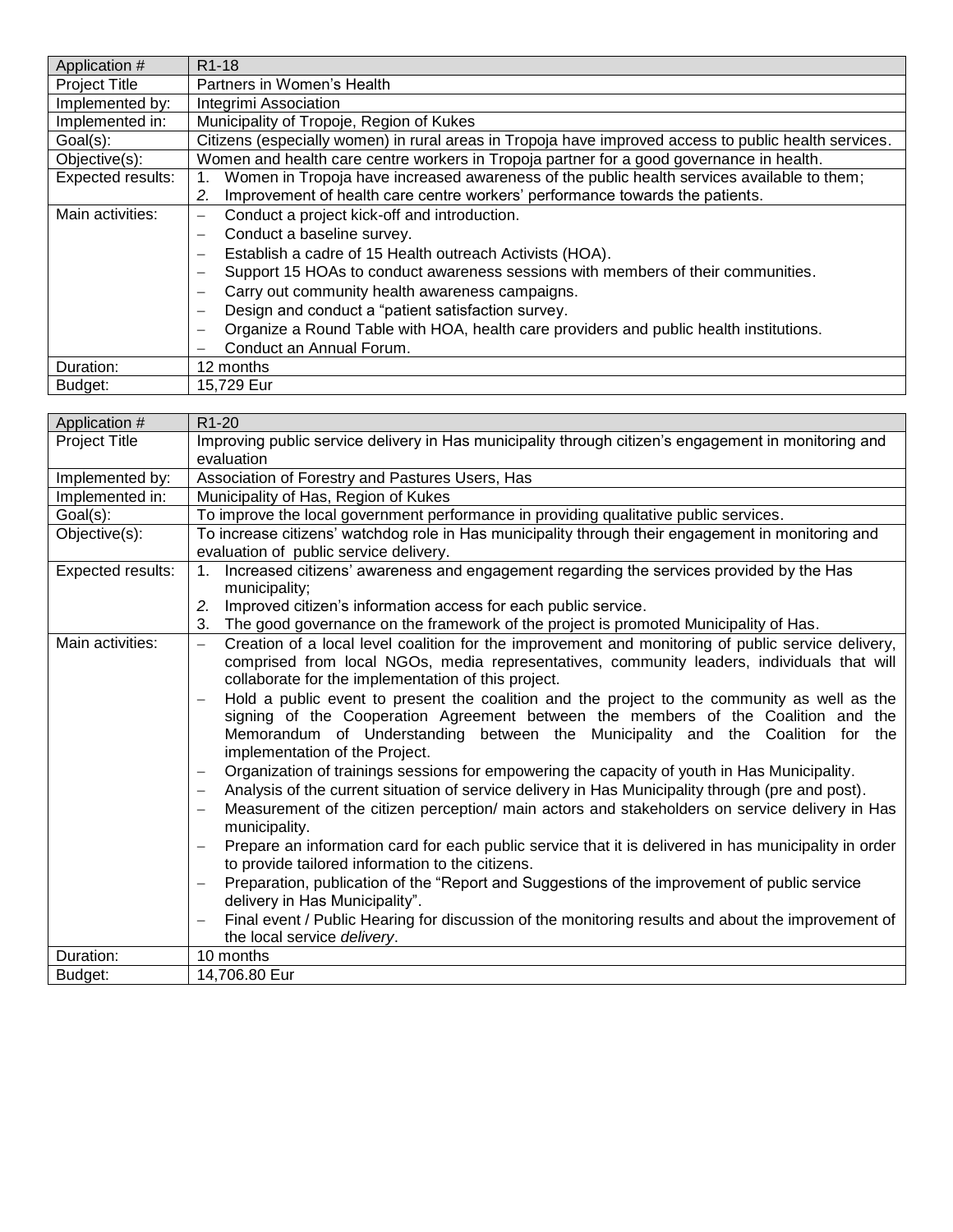| Application #        | R <sub>1</sub> -22                                                                                                                                                        |
|----------------------|---------------------------------------------------------------------------------------------------------------------------------------------------------------------------|
| <b>Project Title</b> | Citizen-led Accountability for Successful Governance                                                                                                                      |
| Implemented by:      | Democratic Integration and Development Centre Kukës (DIDCK)                                                                                                               |
| Implemented in:      | Municipality of Kukes, Region of Kukes                                                                                                                                    |
| Goal(s):             | To promote good governance that is transparent, accountable to its citizens and inclusive at the local                                                                    |
|                      | level by building and further strengthening the awareness and expertise of civil society actors to                                                                        |
|                      | engage proactively with the local authorities to enable good governance.                                                                                                  |
| Objective(s):        | To promote and support the engagement of grassroots organizations in ensuring transparency,                                                                               |
|                      | accountability and anti-corruption at local level with Municipal authorities and municipal council.                                                                       |
| Expected results:    | Society actors at local level have increased their knowledge and skills in engaging more citizens<br>1.                                                                   |
|                      | to contribute to good governance in Kukes Municipality;                                                                                                                   |
|                      | Civil actors are empowered and participate proactively in making local governments more<br>2.                                                                             |
|                      | accountable by applying citizen-led accountable local governance.                                                                                                         |
|                      | Kukes Municipality is more accountable to its citizens and providing continuously better services<br>3.                                                                   |
|                      | as a result of the participation of civil society actors in governance                                                                                                    |
| Main activities:     | Identification and selection of civil society actors to benefit by/cooperate with the project.<br>$\overline{\phantom{0}}$                                                |
|                      | Development and completion of the Citizen Perception questionnaire.<br>$\overline{\phantom{0}}$                                                                           |
|                      | Organization of Focus group Discussions (FGD).<br>$\overline{\phantom{m}}$                                                                                                |
|                      | Organization of Focus group Discussions (FGD)                                                                                                                             |
|                      | Organization of the round table / sharing findings of the report                                                                                                          |
|                      | Thematic / demand driven training for civil servants on "good governance principles and                                                                                   |
|                      | innovative ways to improve public service delivery".                                                                                                                      |
|                      | Thematic trainings (2) for civil society organizations on advocacy tools to improve governance at<br>$\overline{\phantom{0}}$<br>local level and public service delivery. |
|                      | Establishment of the bilateral structure for dialogue and cooperation for accountable governance<br>$\overline{\phantom{0}}$<br>at local level.                           |
|                      | Meetings / workshops on developing and adopting concrete actions on accountability                                                                                        |
|                      | mechanisms / fighting corruption.                                                                                                                                         |
|                      | Develop a manual for civil society actors' engagement in citizen-led accountable governance at<br>-                                                                       |
|                      | local level.                                                                                                                                                              |
|                      | Satisfaction survey on citizen perception relating local public services.<br>$\qquad \qquad -$                                                                            |
|                      | Closing conference.                                                                                                                                                       |
| Duration:            | 10 months                                                                                                                                                                 |
| Budget:              | 15,721.04 Eur                                                                                                                                                             |

| Application #     | R <sub>1</sub> -23                                                                                                                                                                                                                                                                                                                                                                                               |
|-------------------|------------------------------------------------------------------------------------------------------------------------------------------------------------------------------------------------------------------------------------------------------------------------------------------------------------------------------------------------------------------------------------------------------------------|
| Project Title     | Citizens Act                                                                                                                                                                                                                                                                                                                                                                                                     |
| Implemented by:   | Lezha Regional Development Agency (LERDA)                                                                                                                                                                                                                                                                                                                                                                        |
| Implemented in:   | Municipality of Lezha, Region of Lezha                                                                                                                                                                                                                                                                                                                                                                           |
| Goal(s):          | Promotion and management of culture behavior through building effective civil society partnerships<br>around social welfare rights                                                                                                                                                                                                                                                                               |
| Objective(s):     | To improve the accountability and quality of public service delivery in Lezha Municipality through the<br>active support and committed CSOs and citizens at the local level.                                                                                                                                                                                                                                     |
| Expected results: | Component 1: Support to strengthen the reliability of the Municipal Social Service delivery (budget<br>planning, service delivery, standards, monitoring and reporting)                                                                                                                                                                                                                                          |
|                   | 1. The CS organizations interact with the Municipality management and service provider in holding<br>the Local Government account for its commitment and public services to their citizens;<br>Increased the capacities of the Social Service in Lezha Municipality for budget planning and<br>2.<br>operation of the services closely aligned with the Social Sector strategy and the new standards<br>applied. |
|                   | Well-defined monitoring indicators for tracking progress in the context of the Municipal Social<br>3.<br>Service delivery in compliance with the sector indicators.<br>Component 2: Support to the civil dialogue with the LG and actively participation of the citizens for<br>their social welfare rights.                                                                                                     |
|                   | The influence of CSOs and local citizens increased in holding accountable Lezha LG's<br>4.<br>commitments toward the social welfare rights and the social service delivery                                                                                                                                                                                                                                       |
| Main activities:  | Undertake initial desktop analysis of strategic and local plans and relevant legal framework<br>(Strategy for the Social Inclusion, social sector development plans and operational plans, Public<br>Financial Management laws, Municipality budget and internal regulations)                                                                                                                                    |
|                   | Undertake Municipality institutional assessment and monitoring of the performance of the social                                                                                                                                                                                                                                                                                                                  |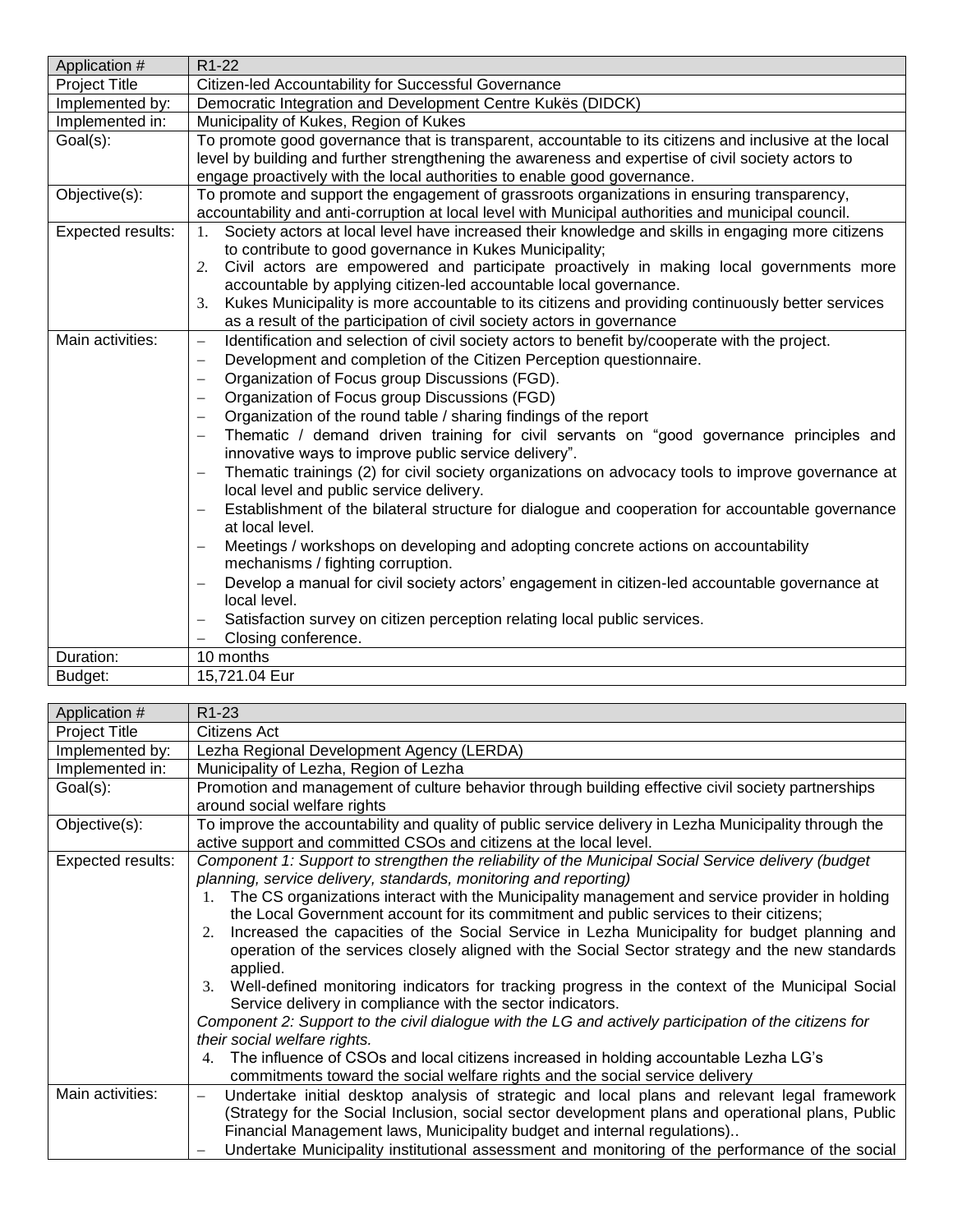|           | service function in Lezhë Municipality given the TAR and decentralization reform.                                             |
|-----------|-------------------------------------------------------------------------------------------------------------------------------|
|           | Undertake analysis based on evidence of the most excluded groups.<br>$\overline{\phantom{0}}$                                 |
|           | Monitoring of the performance of the Municipality Social service: 6/months monitoring (1st report<br>$\overline{\phantom{0}}$ |
|           | produced after 6 months since the project start up: 2nd monitoring report after 12 months since                               |
|           | the project start-up); third report after 18 months since the project start-up; Ad-hoc monitoring of                          |
|           | the social service                                                                                                            |
|           | Identify the best practices in the country to encourage setting up of an integrated community                                 |
|           | service in new Lezhe Municipality.                                                                                            |
|           | Capacity building - Support the Municipality Social service in developing monitoring and reporting<br>—                       |
|           | capacities for the improved social service delivery in Lezha Municipality.                                                    |
|           | Community/focus group meetings prior to MC meetings, 6 focus group meetings.<br>—                                             |
|           | Raise awareness of the Municipality Council (MC) on the obligations to ensure improvement of                                  |
|           | the social service delivery at the local level and acknowledgement of civic and social welfare                                |
|           | rights (at least 6 meetings with MC).                                                                                         |
|           | Arrange the workshop with the Municipality officials (senior level included) on the<br>$\overline{\phantom{0}}$               |
|           | acknowledgement of civic and social welfare rights and obligations derived from the legislation                               |
|           | and Strategy for Social Inclusion and Gender Equity.                                                                          |
|           | Raise awareness of the local citizens on the social welfare rights and gender issues.<br>—                                    |
|           | Concluding event to promote the project results.                                                                              |
| Duration: | 18 months                                                                                                                     |
| Budget:   | 22,403.75 Eur                                                                                                                 |

| Application #        | R <sub>1</sub> -24                                                                                                                                                                       |
|----------------------|------------------------------------------------------------------------------------------------------------------------------------------------------------------------------------------|
| <b>Project Title</b> | Strengthening transparency of local institution through public information, promoting public                                                                                             |
|                      | participation on decision-making and increase the capacity of civil society in monitoring and                                                                                            |
|                      | addressing these issues                                                                                                                                                                  |
| Implemented by:      | Woman to Woman Shkoder                                                                                                                                                                   |
| Implemented in:      | Municipality of Shkoder, Region of Shkoder                                                                                                                                               |
| Goal(s):             | Contribute on improving the quality of local democracy, by promoting transparency and citizen<br>participation.                                                                          |
| Objective(s):        | To strengthen the role of civil society in local government and fight against corruption, through<br>information, participation on decision making and monitoring of local institutions. |
| Expected results:    | Community of Shkodra Municipality sensitized about their right of information and participation in<br>1.<br>local decision making;                                                       |
|                      | More active role of the community and civil society of Shkodra Municipality in policy influencing<br>2.<br>for social development.                                                       |
|                      | Increased transparency and accountability of the local government institutions in regards to public<br>3.<br>information and participatory approach in decision-making.                  |
| Main activities:     | Information and educational meetings on the rights to information and participation in decision<br>$\overline{\phantom{0}}$<br>making.                                                   |
|                      | Workshops with focus groups of people from communities of 11 areas of Shkodra Municipality                                                                                               |
|                      | Set-up the group of experts.                                                                                                                                                             |
|                      | Preparation of the monitoring process and monitoring forms by group of experts.<br>$\overbrace{\phantom{123221111}}$                                                                     |
|                      | Build up and training of social observer group.                                                                                                                                          |
|                      | Monitoring process.                                                                                                                                                                      |
|                      | The monitoring report.                                                                                                                                                                   |
|                      | Roundtable.                                                                                                                                                                              |
|                      | TV- Debate Civic rights to information and participation in decision making.                                                                                                             |
|                      | Printing and distributing of information materials.                                                                                                                                      |
| Duration:            | 12 months                                                                                                                                                                                |
| Budget:              | 22,898.40 Eur                                                                                                                                                                            |

| Application #        | R <sub>1</sub> -28                                                                                   |
|----------------------|------------------------------------------------------------------------------------------------------|
| <b>Project Title</b> | BORIA – Cooperation and Organization for Increased Initiative and Activism                           |
| Implemented by:      | Community Center "Today for the Future" Puka Branch                                                  |
| Implemented in:      | Municipality of Puke, Region of Shkoder                                                              |
| Goal(s):             | Contributing to good governance in Puka municipality through increasing the citizen engagement in    |
|                      | improving the public services regarding coverage, quality, and standards, increasing the cooperation |
|                      | between local authorities and citizens, and supporting planning of services by local authorities.    |
| Objective(s):        | To strengthen citizen participation in Puka municipality in good governance through strengthening of |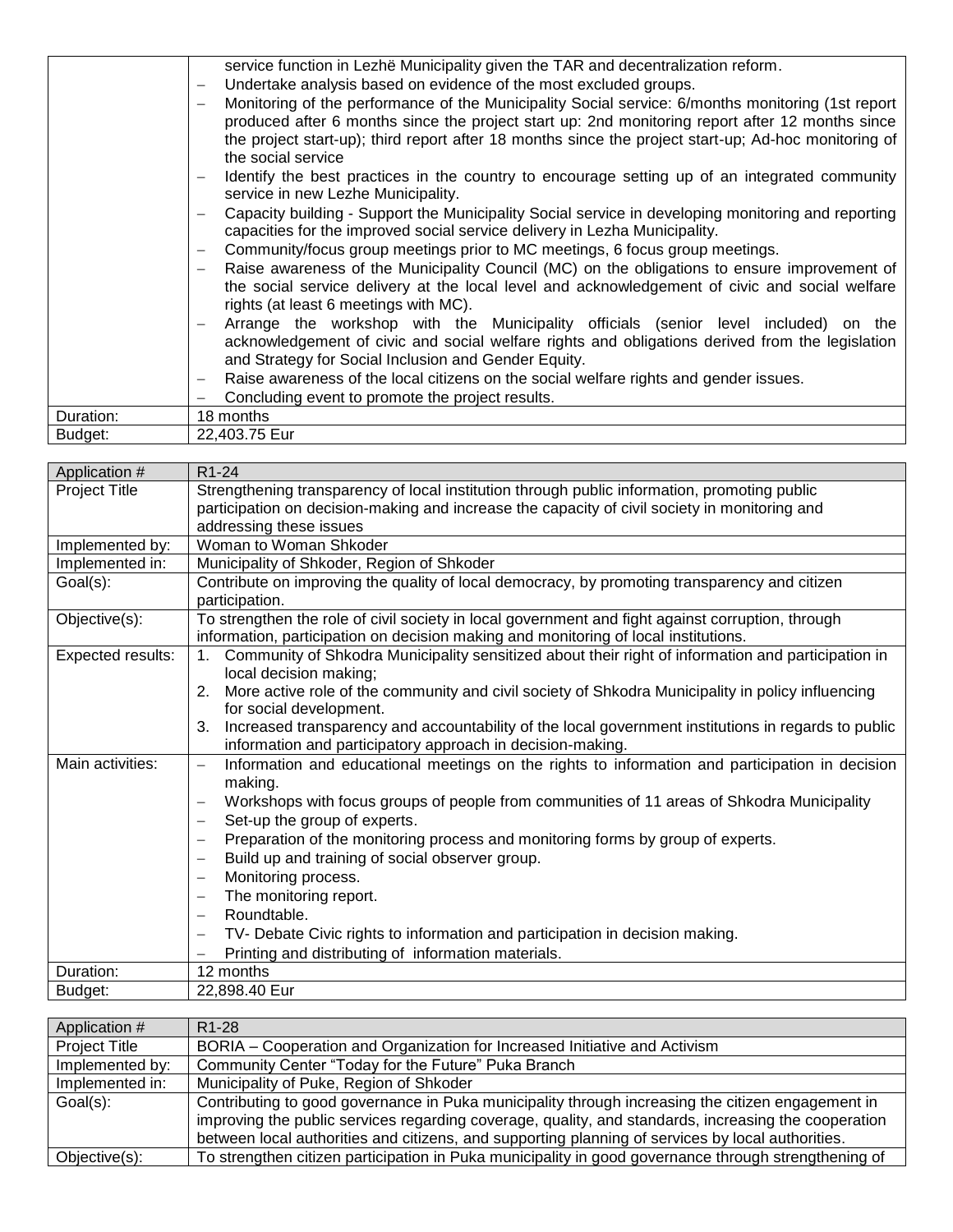|                   | capacity of community groups ("Boria") as watchdog of public services in Pukë, Gjegjan, Luf-Qerret, |
|-------------------|-----------------------------------------------------------------------------------------------------|
|                   | Qelez, and Rrapë and comunity discussion sessions on quality of existing services.                  |
| Expected results: | Citizens (women, men, and youth)engage in watchdog community groups "BORIA" and assess              |
|                   | on the field the public services through active engagement and community discussions;               |
|                   | Local government is open to cooperate with community on provision of quality public services.<br>2. |
| Main activities:  | Identification of potential members and establishing "Boria" groups.                                |
|                   | Information and training on public services of "Boria" groups.                                      |
|                   | Community discussion sessions.<br>-                                                                 |
|                   | Mapping the public services.                                                                        |
|                   | Assessing the public services.                                                                      |
|                   | Cooperation and information meetings with local authorities.                                        |
|                   | Disseminating findings and recommendations on public services.<br>$\overline{\phantom{0}}$          |
|                   | Supporting the Puka municipality with updated information and discussion on project results in      |
|                   | order to take the necessary steps and ask for investments to ensure good governance.                |
| Duration:         | 6 months                                                                                            |
| Budget:           | 8,526 Eur                                                                                           |

| Application #        | R1-29                                                                                                                                                                         |
|----------------------|-------------------------------------------------------------------------------------------------------------------------------------------------------------------------------|
| <b>Project Title</b> | Fighting Corruption in Forestry through Public Awareness and Collaborative Partnerships                                                                                       |
| Implemented by:      | Training Centre for Communal Forestry and Rural Development. - TCCFRD                                                                                                         |
| Implemented in:      | Municipality of Diber, Region of Diber                                                                                                                                        |
| Goal(s):             | Increased civil society organisations (CSO) participation in anti corruption activities that improve                                                                          |
|                      | transparency, accountability and governance through application of mechanisms of Civil Society                                                                                |
|                      | control over the state in serving the needs of the public.                                                                                                                    |
| Objective(s):        | To raise public awareness and community action for anti-corruption issues and create collaborative                                                                            |
|                      | partnership between actors of civil society, the State and local government as a mechanism to                                                                                 |
|                      | support anticorruption efforts in forestry in Diber and Bulqiza municipality and beyond.                                                                                      |
| Expected results:    | Increased public participation and community action against illegal activities/corruption;<br>1 <sub>1</sub>                                                                  |
|                      | Improved mechanisms for addressing corruption in forestry through partnership between key<br>2.                                                                               |
|                      | actors (civil society, state and local government).                                                                                                                           |
| Main activities:     | Establishing the community "watch dog" groups in 3 ex- communes or Administrative Units.<br>$\qquad \qquad -$                                                                 |
|                      | Capacity building of community groups and their representatives for empowerment to strengthen                                                                                 |
|                      | their voice and to monitor effectively corruption in forestry.                                                                                                                |
|                      | Promoting anti corruption actions and awareness campaigns that provide information to                                                                                         |
|                      | communities for fighting corruption in the forestry.                                                                                                                          |
|                      | Preparations to establishing partnership among Department of Forest Service-Administrative<br>Units-Prosecutor Office-Community groups with Federation of Forest Users Dibra. |
|                      | Establishing the Regional Unit for Monitoring and Sharing Information among all partners                                                                                      |
|                      | (including community as well) within the Federation of Forest User Associations.                                                                                              |
|                      | Workshop with key actors involved for clarification of the law in forestry with penal law to create a                                                                         |
|                      | common understanding.                                                                                                                                                         |
|                      | Quarterly monitoring meetings among Dibra Federation of Forest Users Associations,<br>-                                                                                       |
|                      | Department of Forest Service, Prosecutors, Administrative Units and prosecutor Office to monitor                                                                              |
|                      | illegal cuttings and improve rate of prosecutions.                                                                                                                            |
|                      | Develop communication strategy and printed materials for dissemination respecting EU visibility                                                                               |
|                      | guidelines                                                                                                                                                                    |
| Duration:            | 12 months                                                                                                                                                                     |
| Budget:              | 14,208.08 Eur                                                                                                                                                                 |

## **ROUND 2 OF SUBGRANTS**

| Application #        | $R2-2$                                                                                               |
|----------------------|------------------------------------------------------------------------------------------------------|
| <b>Project Title</b> | Active citizens' committees to monitor LG in Shkoder                                                 |
| Implemented by:      | Natural Resources in Development, Shkoder                                                            |
| Implemented in:      | Shkoder; Malesi e Madhe; Vau i Dejes                                                                 |
| Goal(s):             | Empowerment of community to impact the local decision making, institutions' accountability and       |
|                      | transparency                                                                                         |
| Objective(s):        | Strengthen the citizens' role in local good governance through monitoring actions                    |
| Expected results:    | 1. Raised awareness of citizens about their rights of being informed on the local government bodies' |
|                      | accountability, human and financial resources, and participation in decision making                  |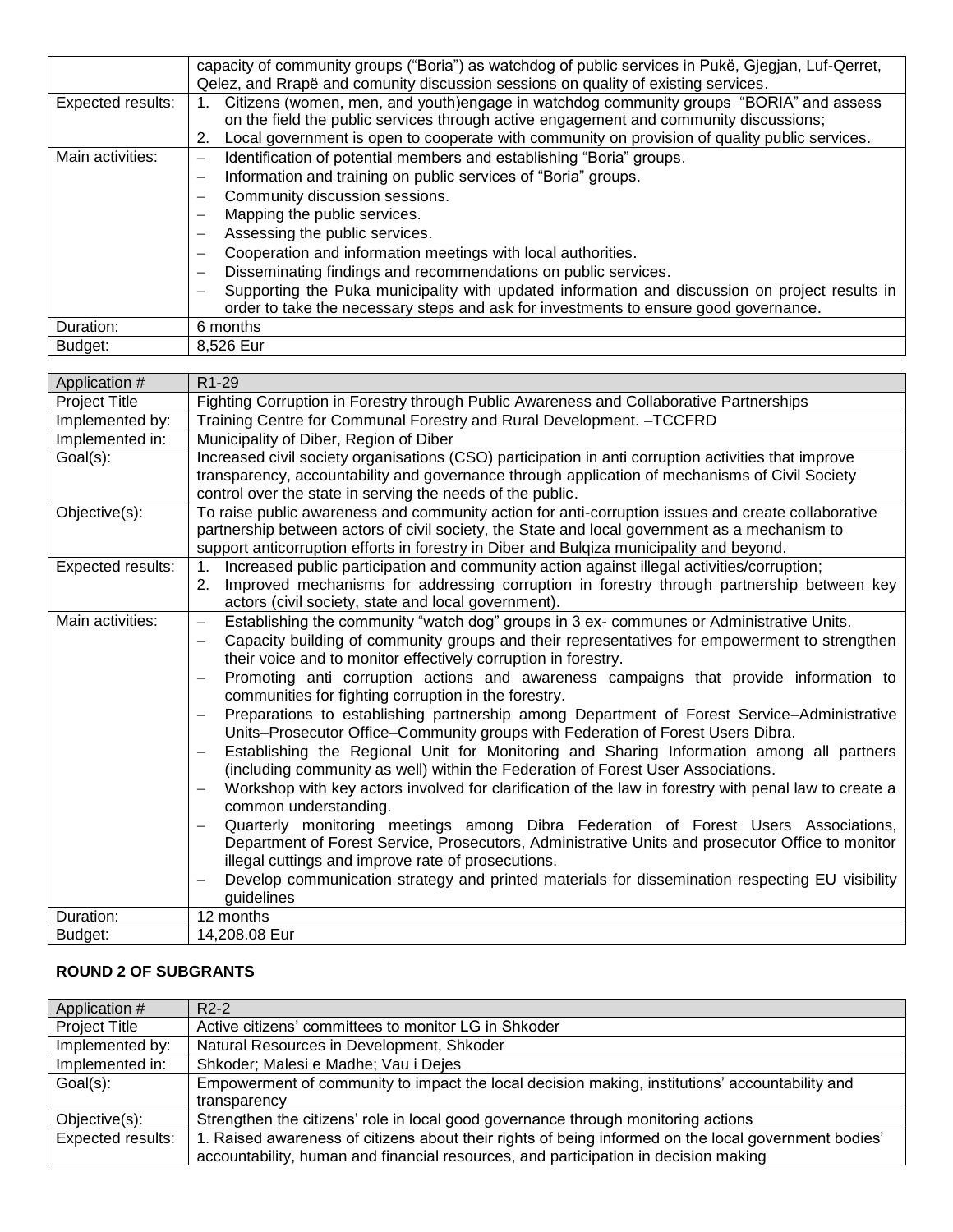|                  | 2. Effective collaboration among citizens and governing bodies to promote accountability at the local                                                    |
|------------------|----------------------------------------------------------------------------------------------------------------------------------------------------------|
|                  | level                                                                                                                                                    |
| Main activities: | Training of citizens from 3 Municipalities<br>-                                                                                                          |
|                  | Transmission of one informative spot in radios and local TV's<br>-                                                                                       |
|                  | Open meetings with community and Municipalities' staff<br>-                                                                                              |
|                  | Survey on the activity of the governing bodies<br>$\overline{\phantom{0}}$                                                                               |
|                  | Preparation of Survey Results Report<br>$\overline{\phantom{0}}$                                                                                         |
|                  | Meetings with local authorities to present the Survey Results Report<br>-                                                                                |
|                  | Establishment of "active citizens committees" in three Municipalities<br>$\overline{\phantom{m}}$                                                        |
|                  | Monthly monitoring of municipality website, human and financial resources at the municipality and<br>timely accomplishments of planned investments, etc. |
|                  | Preparation of Final Analyses Reports based on open meetings, the monitoring processes of the<br>$\overline{\phantom{0}}$                                |
|                  | committees, the website activities etc.                                                                                                                  |
|                  | Meeting with the three local authorities to present the Analyses Reports.                                                                                |
| Duration:        | 12 months                                                                                                                                                |
| Budget:          | Total: 15, 336 Eur                                                                                                                                       |

| Application #        | $R2-5$                                                                                                                                                                                             |
|----------------------|----------------------------------------------------------------------------------------------------------------------------------------------------------------------------------------------------|
| <b>Project Title</b> | YOU POWER: YOUth empowerment through civic engagement and skills development                                                                                                                       |
| Implemented by:      | Consulting and Development Partners (CODE Partners), Shkoder; ACLI-IPSIA in Shqipëri                                                                                                               |
| Implemented in:      | Shkoder; Malesi e Madhe; Vau i Dejes                                                                                                                                                               |
| Goal(s):             | To enhance the engagement and participation in local decision-making of young people from                                                                                                          |
|                      | Shkodra, Vau Dejës and Malësi e Madhe                                                                                                                                                              |
| Objective(s):        | To promote civic engagement and concrete actions of youth in good governance regarding youth                                                                                                       |
|                      | priorities and needs                                                                                                                                                                               |
| Expected results:    | Strengthened capacities of youth on socio-politic and leadership development in order to<br>1.                                                                                                     |
|                      | empower them to participate in local decision-making and to promote civic engagement.                                                                                                              |
|                      | 2. Raised awareness among young people about the important role of the municipalities and                                                                                                          |
|                      | promoting civic engagement and participation of youth in decision-making.                                                                                                                          |
|                      | Youth needs and priorities advocated for in the municipalities' of Shkodra Vau Dejës and Malësi e<br>3.                                                                                            |
| Main activities:     | Madhe to include them in the municipalities' budget.                                                                                                                                               |
|                      | Launching of the project & Mobilization of youth in Shkodra, Vau Dejës and Malësi e Madhe;<br>$\overline{\phantom{0}}$<br>$\overline{\phantom{0}}$                                                 |
|                      | The mobilization of youth / students to establish the Civic Youth Council;                                                                                                                         |
|                      | Socio-Political training course for young people;<br>$\overline{\phantom{0}}$<br>Youth Leadership Development Training Course for young people;<br>$\overline{\phantom{0}}$                        |
|                      | Meetings with the municipalities and 100 young people involved in the Local Government Day;                                                                                                        |
|                      | $\qquad \qquad -$<br>Local Government Day;                                                                                                                                                         |
|                      | Preparation and drafting of Youth Manifesto;<br>$\overline{\phantom{0}}$                                                                                                                           |
|                      | Youth Manifesto presentation meetings with the Local Government and Civil Youth Council<br>$\qquad \qquad -$                                                                                       |
|                      | Closing event & Exchanging of best practices                                                                                                                                                       |
| Duration:            | 12 months                                                                                                                                                                                          |
| Budget:              | 16,521.54 Eur                                                                                                                                                                                      |
| Application #        | $R2-7$                                                                                                                                                                                             |
| <b>Project Title</b> | Learning, practicing, and influencing integrity fellowship                                                                                                                                         |
| Implemented by:      | Mary Ward Loreto, Lezhe                                                                                                                                                                            |
| Implemented in:      | Lezhe                                                                                                                                                                                              |
| Goal(s):             | Youth will represent their communities within the structures of the institution of the Municipality in                                                                                             |
|                      | Lezha and transform this into a trustworthy and efficient mechanism of problem solving and best                                                                                                    |
|                      | practice thus reducing unlawful and inappropriate behavior within local government                                                                                                                 |
| Objective(s):        | To strengthen the role of the youth in promoting the good governance and prevention of inappropriate                                                                                               |
|                      | behavior, poor customer service and corruptive practices at all Municipality levels as per community                                                                                               |
|                      | feedback and youth monitoring                                                                                                                                                                      |
| Expected results:    | Youth feel welcomed into the Municipality structures bringing a fresh perspective on ethical<br>1.                                                                                                 |
|                      | practice leading to increased chances for development and future employment for young people.                                                                                                      |
|                      | 2. A functional mechanism is up and running to prevent and heal inappropriate behavior, poor                                                                                                       |
|                      | customer service and corruptive practices at all Municipality levels as per community feedback                                                                                                     |
|                      | and youth monitoring.                                                                                                                                                                              |
|                      | The continuation of the legacy of the project is secured through the Youth Counseling Board and<br>3.<br>its role as watchdog, apprentice and mentor of the Municipality, and link with community. |
| Main activities:     | $\overline{\phantom{0}}$                                                                                                                                                                           |
|                      | Training and coaching of youth group in institutional ethics, leadership and active participation in                                                                                               |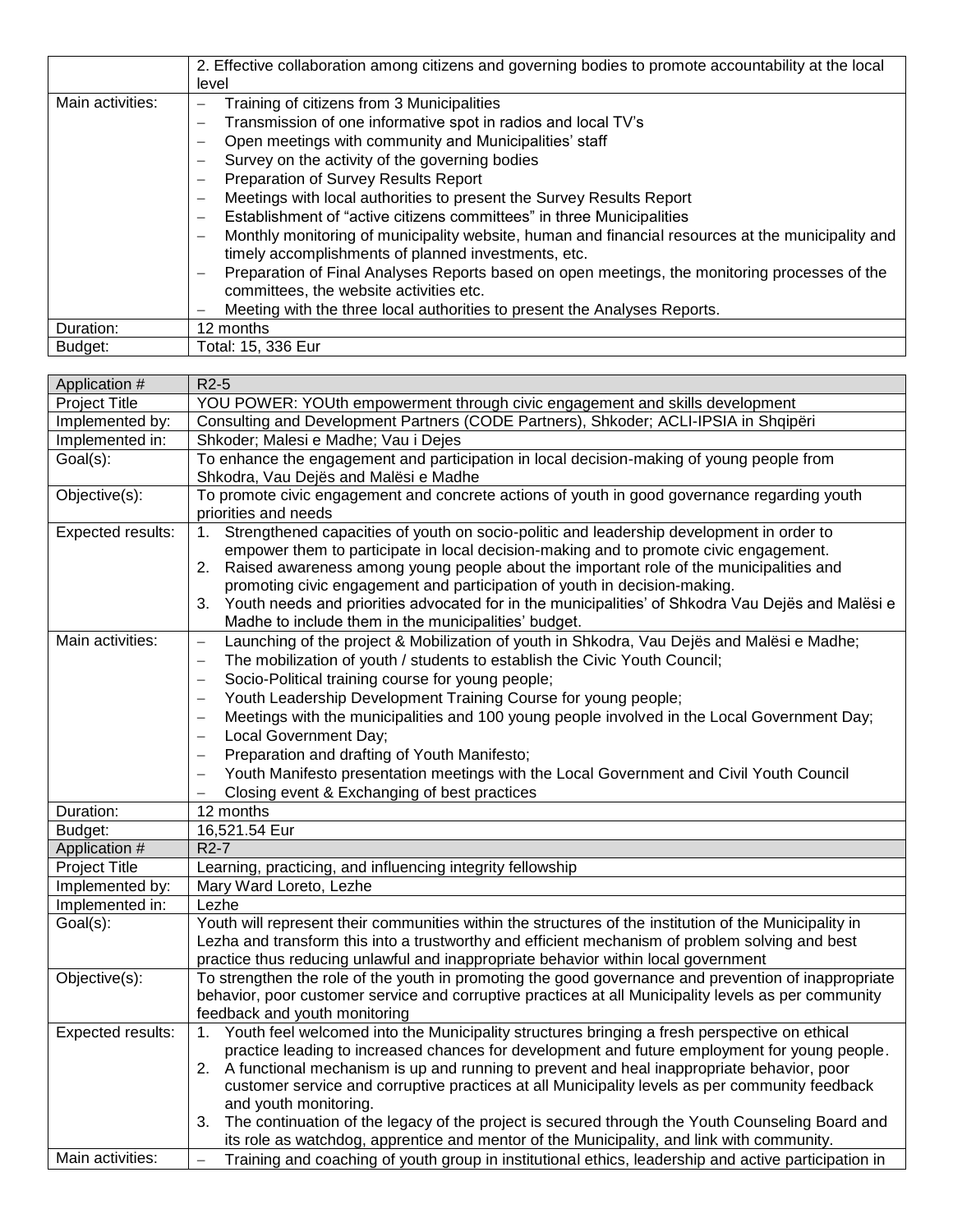|           | decision-making: Ensuring readiness for the fellowship journey.                                                          |
|-----------|--------------------------------------------------------------------------------------------------------------------------|
|           | Meeting of introduction of youth with future fellow colleagues: Journey begins.                                          |
|           | Mentoring of youth during fellowship for capacity development and other needs.<br>$\overline{\phantom{0}}$               |
|           | Documentation of the fellowship through video sessions and their broadcasting.<br>-                                      |
|           | Installing of opinion boxes throughout the environments accessed by community members in the<br>$\overline{\phantom{0}}$ |
|           | Municipality and regular checks and analysis of their content.                                                           |
|           | Regular feedback meetings between youth and fellow colleagues to reflect upon the past week's                            |
|           | experience and draw recommendations for the coming week regarding the customer service.                                  |
|           | Developing guide for the Youth Counseling Board.<br>$\overline{\phantom{0}}$                                             |
|           | Establishing the Youth Counseling Board and promoting it through a formal ceremony.                                      |
|           | Coaching Youth on the Municipality main roles, responsibilities, functions and processes to<br>$\overline{\phantom{0}}$  |
|           | ensure their preparation and readiness to become catalysts of conciliation and unity between                             |
|           | communities they represent and the Municipality.                                                                         |
|           | Appreciation and thank you social gathering.                                                                             |
| Duration: | 10 months                                                                                                                |
| Budget:   | 13,245.75 Eur                                                                                                            |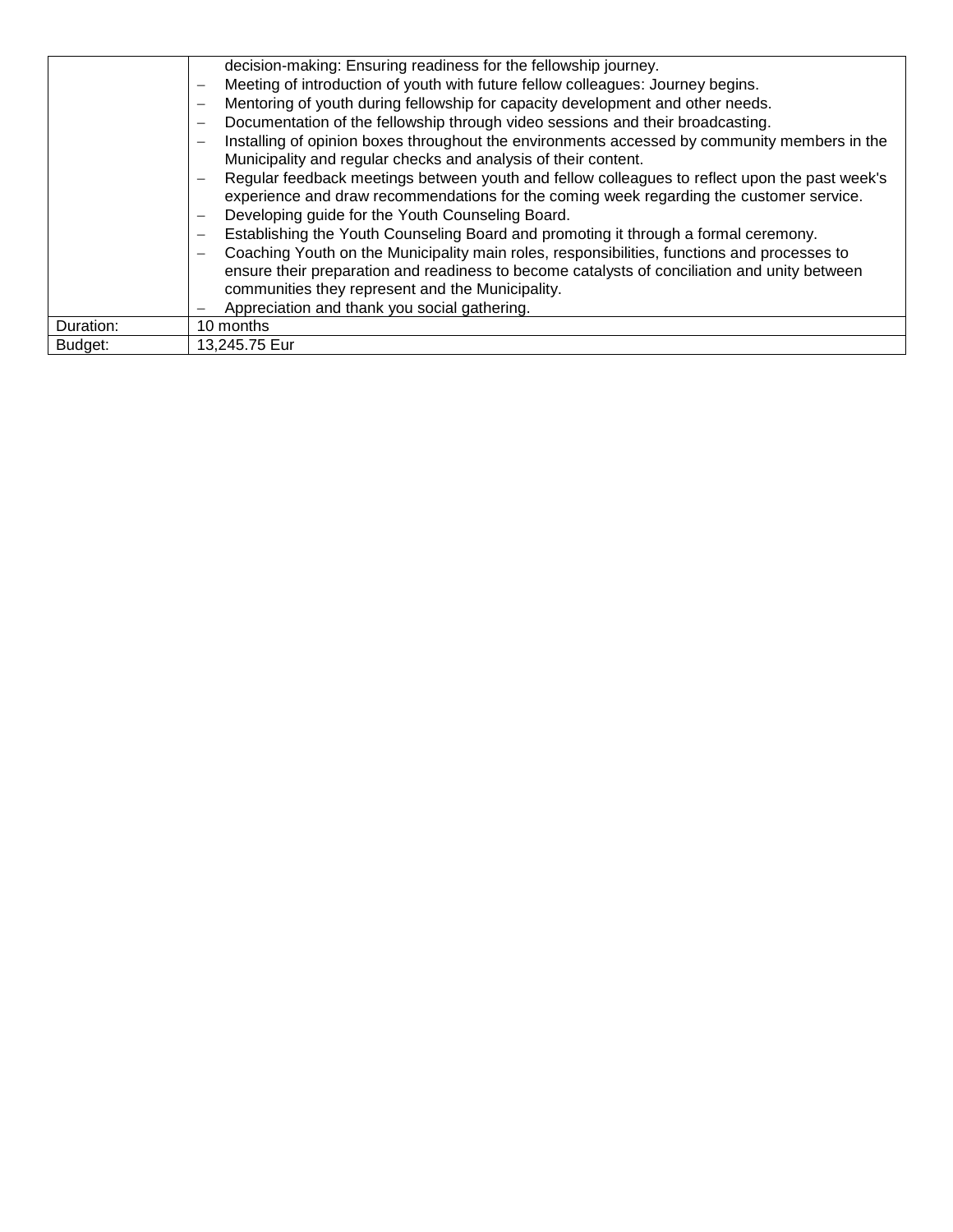| Application #        | $R2-9$                                                                                                            |
|----------------------|-------------------------------------------------------------------------------------------------------------------|
| <b>Project Title</b> | Be the voice of your county                                                                                       |
| Implemented by:      | Women in Development Shkoder                                                                                      |
| Implemented in:      | Malesi e Madhe                                                                                                    |
| Goal(s):             | To promote good governance at the local level in the Municipality of Malesi e Madhe                               |
| Objective(s):        | To strengthen the citizens' role in good governance through their inclusion in local decision making              |
| Expected results:    | Increased capacities of local coalition and Municipality representatives to foster better local                   |
|                      | governance, regarding accountability and transparency.                                                            |
|                      | Enhanced cooperation among Local Government officials, CSOs and citizens groups in Malesi e<br>2.                 |
|                      | Madhe Municipality contributing towards provision of effective and efficient services.                            |
|                      | Raised awareness of citizens in 10 villages of Malesi e Madhe on participation in local d-making<br>3.            |
| Main activities:     | Establishment of the local coalition                                                                              |
|                      | Training the members of Local Coalition on legislation on citizen participation and local advoc.                  |
|                      | Training the Local Coalition and LG representatives on "Techniques for the Conduct of<br>$\overline{\phantom{0}}$ |
|                      | Community Based Scorecards" and on legal framework on participatory governance.                                   |
|                      | Assessment to measure the quality of Public Services in 10 villages of Malesi e Madhe, 3 LGUs                     |
|                      | and the city of Koplik through the CBS tool by the Local Coalition members.                                       |
|                      | Open Forum to present the results of the Assessment of Public Services in Malesi e Madhe                          |
|                      | Dissemination of the findings and recommendations of the CBS                                                      |
|                      | Monitoring the process of budget planning for 2018                                                                |
|                      | Closing Event, presentation of project results, lessons learned and stakeholder reflection                        |
| Duration:            | 8 months                                                                                                          |
| Budget:              | 15,464.40 Eur                                                                                                     |

| Application #        | R <sub>2</sub> -11                                                                                           |
|----------------------|--------------------------------------------------------------------------------------------------------------|
| <b>Project Title</b> | Enhancing good governance at local level by empowering citizens regarding public service delivery            |
| Implemented by:      | Open Horizon (Horizonti i Hapur), Shkoder; ALTRI Tirane                                                      |
| Implemented in:      | Shkoder, Lezhe                                                                                               |
| Goal(s):             | To improve delivery of the local public services to the citizens in accordance with their needs,             |
|                      | requests and expectations                                                                                    |
| Objective(s):        | To promote good governance and participatory democracy at local level though the improvement of              |
|                      | the service delivery (the administrative service through SIZ1N and the Forest Protection Service) to         |
|                      | the citizens at local level, to make them in line with their demands and expectations                        |
| Expected results:    | Revival of the public discussion and cooperation bridges among society-citizens-municipality.<br>$1_{\cdot}$ |
|                      | Increased level of citizens' information on local public services (administrative service through<br>2.      |
|                      | SIZ1N and Forest Protection Service) and rights and legal mechanisms of inclusiveness.                       |
|                      | Local public services (the administrative service through SIZ1N and the Forest Protection<br>3.              |
|                      | Service) improved in accordance with expectations of the citizens.                                           |
| Main activities:     | Establishing the Youth Volunteer Network (YVN);<br>$\overline{\phantom{m}}$                                  |
|                      | Drafting and completing the questionnaire;<br>$\overbrace{\phantom{123221111}}$                              |
|                      | Processing and analysis of survey data;<br>$\overline{\phantom{m}}$                                          |
|                      | Conducting focus groups with the citizens and CSOs;<br>$\overline{\phantom{0}}$                              |
|                      | Developing the report on findings of the survey process and focus groups;                                    |
|                      | Workshops with municipal representatives;                                                                    |
|                      | Dissemination of the Survey Report to the local authorities<br>$\overline{\phantom{0}}$                      |
|                      | Developing the information materials and conducting the information and awareness campaign                   |
|                      | Organizing and conducting open days in the municipalities<br>$\overline{\phantom{m}}$                        |
|                      | Follow up of the implementation of the survey recommendations                                                |
|                      | Final Report on addressing of survey recommendation by the Municipalities.                                   |
| Duration:            | 8 months                                                                                                     |
| Budget:              | 16.033.50 Eur                                                                                                |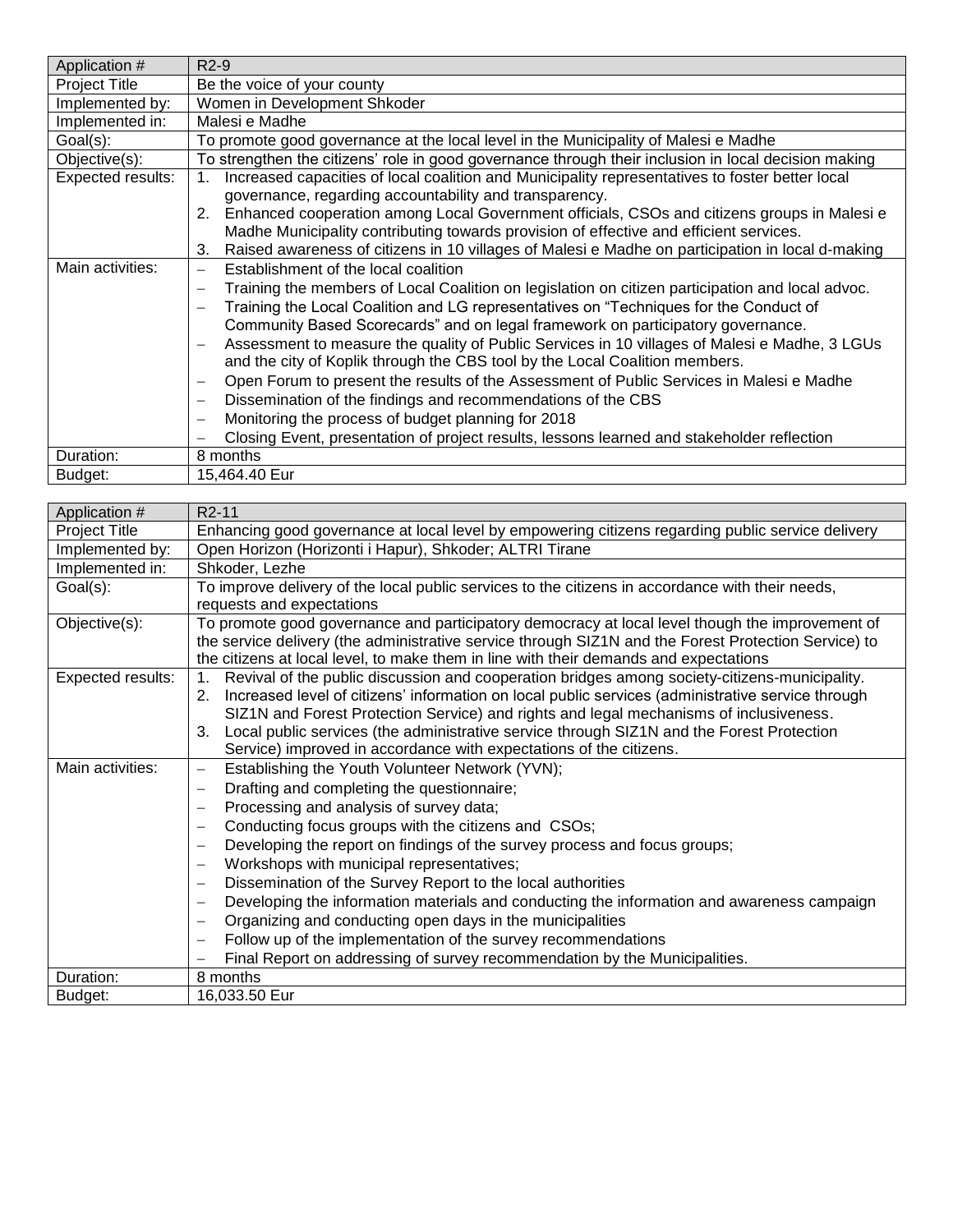| Application #        | R <sub>2</sub> -14                                                                                                                                                                                 |
|----------------------|----------------------------------------------------------------------------------------------------------------------------------------------------------------------------------------------------|
| <b>Project Title</b> | Civil society in action and law enforcement against corruption with public properties in Kurbin                                                                                                    |
| Implemented by:      | Institute for Wellbeing and Environment, Lezhe                                                                                                                                                     |
| Implemented in:      | Kurbin                                                                                                                                                                                             |
| Goal(s):             | To strengthen the role of citizens and CSOs in fighting corruption in the management of public                                                                                                     |
|                      | properties in the Municipality of Kurbin through law enforcement, regular monitoring system,                                                                                                       |
|                      | transparency and awareness of local actors                                                                                                                                                         |
| Objective(s):        | 1. To increase the capacities of the civil servants and other stakeholders to enforce the rule of law                                                                                              |
|                      | for public properties in the Municipality of Kurbin through monitoring the state structures of                                                                                                     |
|                      | management public properties                                                                                                                                                                       |
|                      | Increase of awareness of citizens, civil society, youth, and municipality administration by using<br>2.<br>new transparent and simple means to reduce corruption with public properties in Kurbin. |
| Expected results:    | Citizens, CSOs, administration of local government and other third parties in Kurbin have<br>1.                                                                                                    |
|                      | improved their means to fight corruption in public properties and the pressure of citizens and                                                                                                     |
|                      | CSOs towards the Municipality has increased for the proper implementation of law, transparency                                                                                                     |
|                      | and information on management of public property in the Municipality of Kurbin.                                                                                                                    |
|                      | The monitoring system of the implementation of the legislation for the public properties is installed<br>2.                                                                                        |
|                      | through monitoring report with broad participation in Municipality level.                                                                                                                          |
| Main activities:     | Informing meetings with local actors;<br>-                                                                                                                                                         |
|                      | Seminars with administration of the Municipality for the legal framework for the public properties;<br>-                                                                                           |
|                      | Monitoring of the implementation of the legislation of the management of public properties in the<br>$\overline{\phantom{0}}$                                                                      |
|                      | Municipality of Kurbin;                                                                                                                                                                            |
|                      | Drafting a prior report of the monitoring of the legislation;<br>—                                                                                                                                 |
|                      | Founding of the "Citizens Transparency Forum";<br>$\overline{\phantom{0}}$                                                                                                                         |
|                      | Public hearing with the citizens, CSO and other local actors;<br>—                                                                                                                                 |
|                      | Drafting of the final report<br>—                                                                                                                                                                  |
|                      | Implementation of the monitoring system in the work of the Municipality;<br>—                                                                                                                      |
|                      | Promotion of means to fight corruption "Qytetari Denoncon".                                                                                                                                        |
| Duration:            | 12 months                                                                                                                                                                                          |
| Budget:              | 13,461.00 Eur                                                                                                                                                                                      |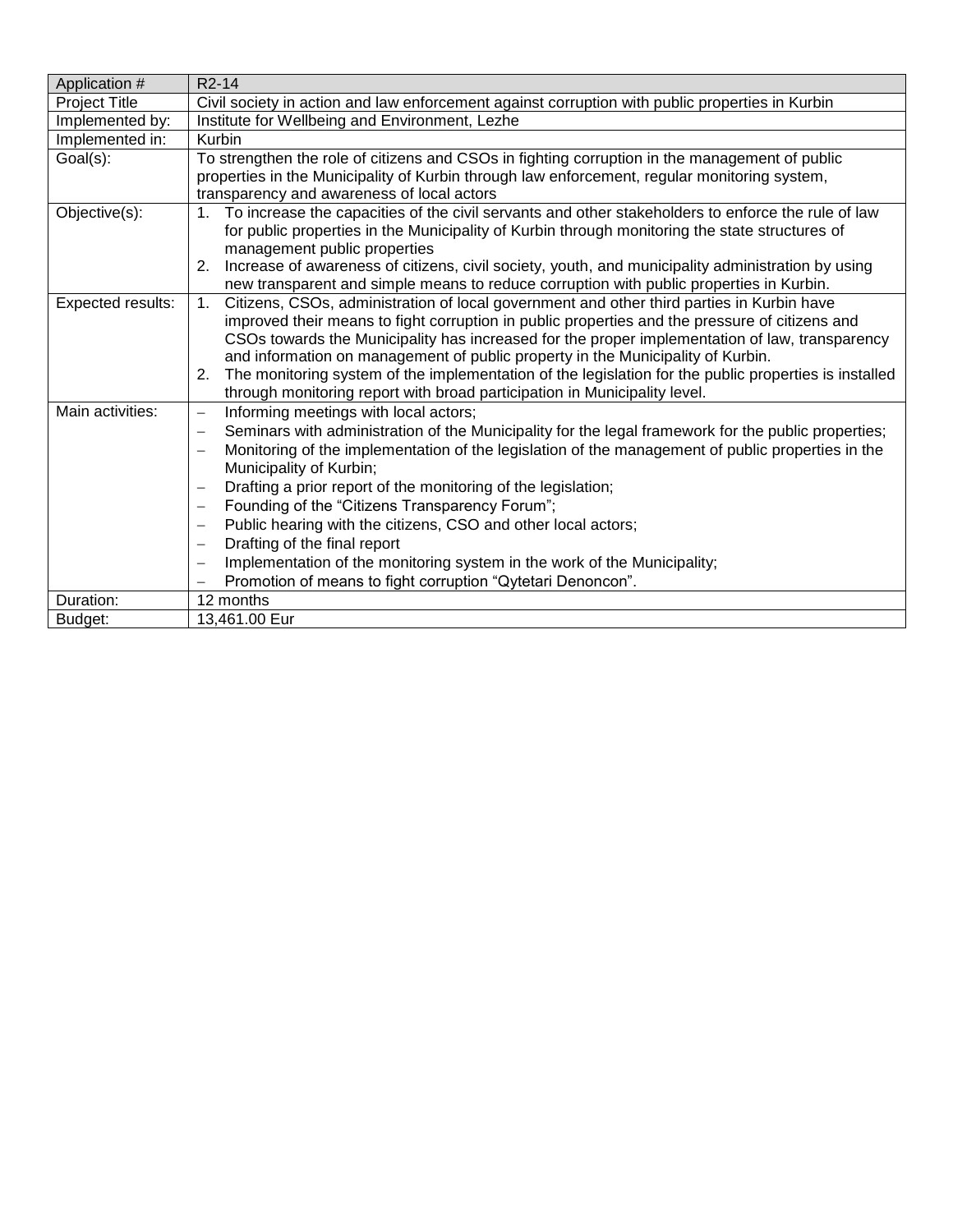| Application #:    | R <sub>2</sub> -20                                                                                                                                                                                                                                                                                                                                                                                                                                                                                                                                                                                                                                                                                                                                                                                                                                                                                                                                                                                                                                                                                                                                                                   |
|-------------------|--------------------------------------------------------------------------------------------------------------------------------------------------------------------------------------------------------------------------------------------------------------------------------------------------------------------------------------------------------------------------------------------------------------------------------------------------------------------------------------------------------------------------------------------------------------------------------------------------------------------------------------------------------------------------------------------------------------------------------------------------------------------------------------------------------------------------------------------------------------------------------------------------------------------------------------------------------------------------------------------------------------------------------------------------------------------------------------------------------------------------------------------------------------------------------------|
| Project Title:    | Regional natural parks need sustainable management                                                                                                                                                                                                                                                                                                                                                                                                                                                                                                                                                                                                                                                                                                                                                                                                                                                                                                                                                                                                                                                                                                                                   |
| Implemented by:   | Albanian Alps Alliance, Shkoder                                                                                                                                                                                                                                                                                                                                                                                                                                                                                                                                                                                                                                                                                                                                                                                                                                                                                                                                                                                                                                                                                                                                                      |
|                   | Municipalities of Malesi e Madhe (Shkoder) and Tropoje (Kukes)                                                                                                                                                                                                                                                                                                                                                                                                                                                                                                                                                                                                                                                                                                                                                                                                                                                                                                                                                                                                                                                                                                                       |
| Goal(s):          | To contribute to the sustainable socio-economic and natural development of the natural parks of<br>Shkrel and Nikaj-Mertur                                                                                                                                                                                                                                                                                                                                                                                                                                                                                                                                                                                                                                                                                                                                                                                                                                                                                                                                                                                                                                                           |
| Objective(s):     | To engage community to be an active part of sustainable management of Regional Natural Parks<br>Shkrel and Nikaj-Mertur to ensure implementation of the law and the promotion of good governance                                                                                                                                                                                                                                                                                                                                                                                                                                                                                                                                                                                                                                                                                                                                                                                                                                                                                                                                                                                     |
| Expected results: | Regulations for the operation of the natural parks of Shkrel and Nikaj-Mertur are developed.<br>1.<br>Increased awareness of the community and especially young people in the community on anti<br>2.<br>corruption and contribution to the functional operation of parks.<br>Increased collaboration of relevant actors in long term sustainable development of 2 natural parks<br>3.                                                                                                                                                                                                                                                                                                                                                                                                                                                                                                                                                                                                                                                                                                                                                                                               |
| Main activities:  | Meetings with local governments of Malesi e Madhe and Tropoja to present the project, the<br>$\qquad \qquad -$<br>objectives and activities and establish cooperation between the local authorities and the network.<br>Conduction of a survey on the situation of the operation of the parks.<br>Preparing of a regulation for the sustainable operation of parks.<br>Organizing a meeting with municipal councilors for the presentation of the regulation.<br>$\overline{\phantom{m}}$<br>Organizing two one-day training and mentoring courses entitled "Right of Representation and<br>Participation" with young people.<br>Open forums with community on "Good Governance, Law enforcement & Fight against<br>$\overbrace{\phantom{12322111}}$<br>Corruption"<br>Advocacy to the Local Authorities on including citizen input in Budget planning relating to<br>management structures<br>Organizing two round tables with participants from institutional authorities, NGOs, businesses and<br>$\overbrace{\phantom{123221111}}$<br>various actors, with the aim of creating the group "Friends of the Shkrel Natural Park" and<br>"Friends of the Nikaj-Mertur Natural Park". |
| Duration:         | 12 months                                                                                                                                                                                                                                                                                                                                                                                                                                                                                                                                                                                                                                                                                                                                                                                                                                                                                                                                                                                                                                                                                                                                                                            |
| Budget:           | 17,775.45 Eur                                                                                                                                                                                                                                                                                                                                                                                                                                                                                                                                                                                                                                                                                                                                                                                                                                                                                                                                                                                                                                                                                                                                                                        |

| Application #:       | R <sub>2</sub> -22                                                                                                                                                                                                                                                                                                                                                                                                                                                                                                                                                                                                                                                                                                                                                                                                                                                                                                                                                 |
|----------------------|--------------------------------------------------------------------------------------------------------------------------------------------------------------------------------------------------------------------------------------------------------------------------------------------------------------------------------------------------------------------------------------------------------------------------------------------------------------------------------------------------------------------------------------------------------------------------------------------------------------------------------------------------------------------------------------------------------------------------------------------------------------------------------------------------------------------------------------------------------------------------------------------------------------------------------------------------------------------|
| <b>Project Title</b> | Monitoring of the mechanism of referral of domestic violence at local level                                                                                                                                                                                                                                                                                                                                                                                                                                                                                                                                                                                                                                                                                                                                                                                                                                                                                        |
| Implemented by:      | LAG Integration, Diber                                                                                                                                                                                                                                                                                                                                                                                                                                                                                                                                                                                                                                                                                                                                                                                                                                                                                                                                             |
| Implemented in:      | Diber                                                                                                                                                                                                                                                                                                                                                                                                                                                                                                                                                                                                                                                                                                                                                                                                                                                                                                                                                              |
| Goal(s):             | To increase CSOs' participation in good governance of social services for violence victims through<br>application of mechanisms of Civil Society control over the state in serving the needs of the public.                                                                                                                                                                                                                                                                                                                                                                                                                                                                                                                                                                                                                                                                                                                                                        |
| Objective(s):        | to strengthen the community action for domestic violence/gender based violence issues to promote<br>an effective functioning of the domestic violence referral mechanism                                                                                                                                                                                                                                                                                                                                                                                                                                                                                                                                                                                                                                                                                                                                                                                           |
| Expected results:    | Increased CSO's and community awareness on participation in domestic violence activities<br>$\mathbf 1$ .<br>Improved mechanism of referral performance related to addressing domestic violence cases<br>2.<br>through collaborative partnership between key actors - civil society, State and local government                                                                                                                                                                                                                                                                                                                                                                                                                                                                                                                                                                                                                                                    |
| Main activities:     | Meetings in Administrative Unit level with women & students<br>$\overline{\phantom{0}}$<br>Creating the Community Watchdog Advocacy Groups<br>Training of the community watch dog advocacy groups<br>$\overline{\phantom{0}}$<br>Awareness on mechanism of referral<br>$\overline{\phantom{0}}$<br>Preparatory activity for establishing the partnership among the stakeholders and Community<br>$\overline{\phantom{0}}$<br><b>Advocacy Groups</b><br>Establishing the Local Unit for domestic violence cases<br>$\qquad \qquad -$<br>Monitoring and sharing information among partners<br>Capacity building for the Unit and for the Office of Social Service at Dibra Municipality which will<br>manage this Unit after the project supported by PACT finished.<br>Quarterly monitoring meeting among actors of Mechanism of referral to domestic violence, Social<br>$\overline{\phantom{0}}$<br>service office, CSO-s of Diber region and "watch dog" groups. |
| Duration:            | 12 months                                                                                                                                                                                                                                                                                                                                                                                                                                                                                                                                                                                                                                                                                                                                                                                                                                                                                                                                                          |
| Budget:              | 15,503.25 Eur                                                                                                                                                                                                                                                                                                                                                                                                                                                                                                                                                                                                                                                                                                                                                                                                                                                                                                                                                      |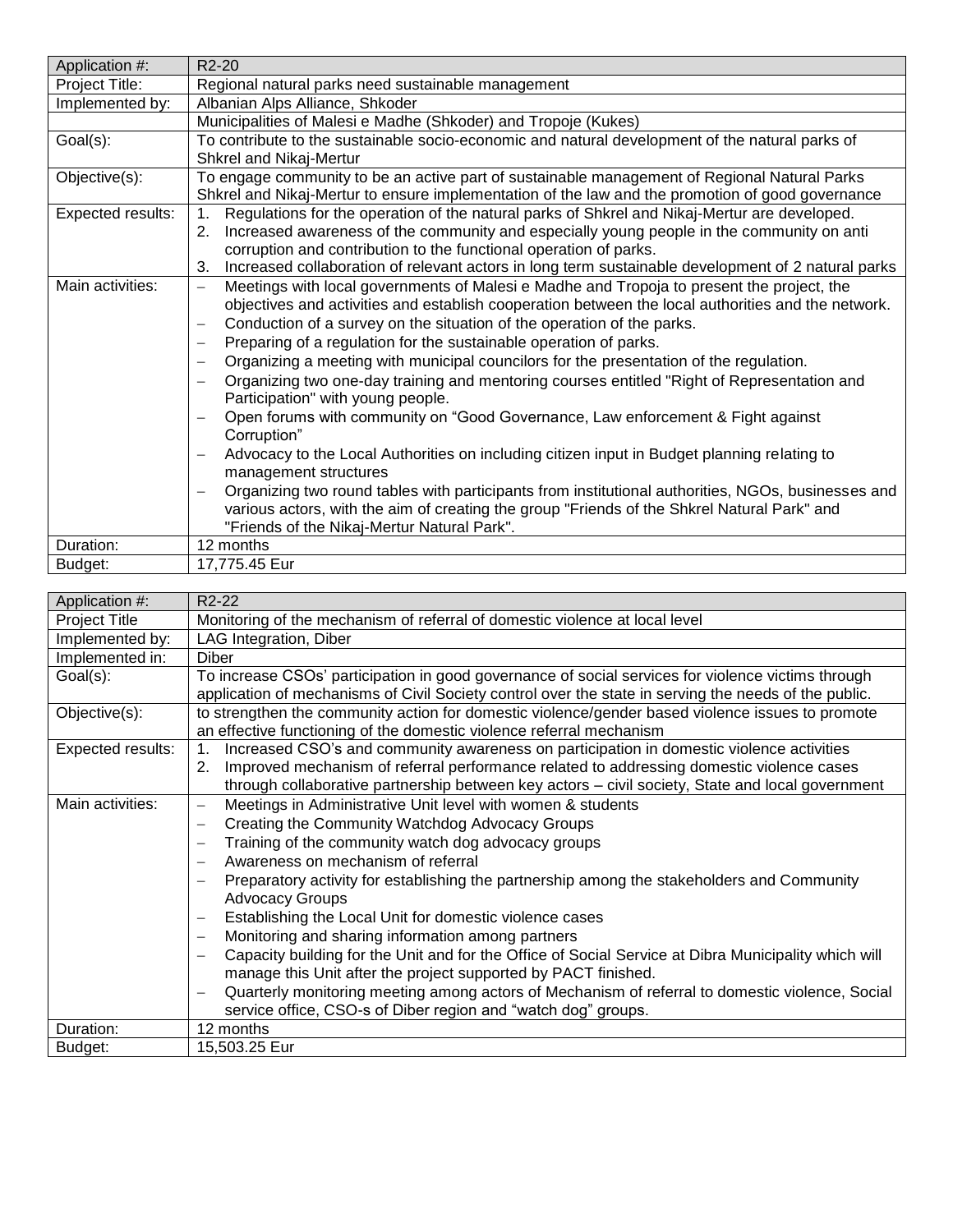## **ROUND 3 OF SUB-GRANTS**

| Application #        | $R3-2$                                                                                                                      |
|----------------------|-----------------------------------------------------------------------------------------------------------------------------|
| <b>Project Title</b> | Lobbying for implementation and enforcement of environmental law                                                            |
| Implemented by       | <b>Association ALPIN</b>                                                                                                    |
| Implemented in       | Tropojë                                                                                                                     |
| Goals                | Promotion of sustainable environmental management at the local level                                                        |
| Objectives           | Strengthening the role of the community, CSOs to lobby and monitor implementation of                                        |
|                      | environmental legislation from local authorities                                                                            |
| Results              | 1. Awareness and sensitization of CS, community members to lobby to local authorities for effective                         |
|                      | implementation of environmental initiatives                                                                                 |
|                      | 2. Capacity building for CSOs, community members, stakeholders for law enforcement                                          |
|                      | Increased cooperation of community and local authorities to increase environmental law<br>3.                                |
|                      | enforcement by local authorities                                                                                            |
| Main activities      | Establishing a project team<br>$\overline{\phantom{a}}$                                                                     |
|                      | Drafting a questionnaire for CSO and Community members on the implementation of legislation                                 |
|                      | and questionnaire assesment reporting.                                                                                      |
|                      | Holding meetings on the implementation of environmental law in Tropojë and its 7 administrative<br>$\blacksquare$           |
|                      | units.                                                                                                                      |
|                      | Training with CS on the legal framework on rights and responsibilities of public information on<br>$\overline{\phantom{a}}$ |
|                      | environmental issues and lobbying to the local authorities.                                                                 |
|                      | Manual of CS participation in decision making.                                                                              |
| Duration             | 6 months                                                                                                                    |
| <b>Budget</b>        | 9,122.60 Eur                                                                                                                |

| Application #        | R <sub>3</sub> -4                                                                                       |
|----------------------|---------------------------------------------------------------------------------------------------------|
| <b>Project Title</b> | Campaign for increased Awareness of Citizens on their right to information, prevention of               |
|                      | anticorruption: Promotion of good governance                                                            |
| Implemented by:      | Counseling Center for Women and Social Services Kukës                                                   |
| Location:            | Municipality Kukës, Municipality Has                                                                    |
| Goal:                | Promotion of transparency and community information on better good governance at the local level        |
| Specific             | Increase of civic participation in local decision making through continuous and transparent information |
| Objective:           | from local governance                                                                                   |
| Expected             | 1. Citizens are enabled on their fundamental rights on participation in decision making.                |
| Results:             | 2. Sensitized community on their rights on information and participation in decision making.            |
| Main Activities:     | Two meetings with representatives of the administrative units in both Municipalities                    |
|                      | 2 info sessions with Citizens                                                                           |
|                      | Engagement and training of a mobile youth group<br>$\overline{\phantom{a}}$                             |
|                      | 2 focus groups with Citizens in each Municipality<br>$\overline{\phantom{a}}$                           |
|                      | Awareness raising activities for Citizens<br>$\overline{\phantom{a}}$                                   |
|                      | PR materials and publication in different media tools                                                   |
| Duration:            | 6 months                                                                                                |
| Budget:              | 7,488.50 Eur                                                                                            |

| Application #        | R <sub>3</sub> -6                                                                                       |
|----------------------|---------------------------------------------------------------------------------------------------------|
| <b>Project Title</b> | Independent Council of Civil Society at the Municipality Peshkopi (ICCS)                                |
| Implemented by:      | Dituria është Progres                                                                                   |
| Location:            | Municipality of Peshkopi, Dibër                                                                         |
| Goal:                | Increase of transparency for the Municipality of Peshkopi, through increased representation of          |
|                      | citizens.                                                                                               |
| Specific             | Strengthening civic engagement at the local Councilt in Municipality of Peshkopi to improve local       |
| Objective:           | policies of the Municipality.                                                                           |
| Expected             | 1. Capacities of the Independent Councilt of the Municipality on better functioning of local governance |
| Results:             | have increased.                                                                                         |
|                      | 2. Community Stakeholders in Municipality of Peshkopi are more sensitized on participation in good      |
|                      | governance.                                                                                             |
|                      | 3. Impact of the ICCS in good governance                                                                |
|                      |                                                                                                         |
| Main Activities:     | "Mapping field research" - Drafting a questionnaire and sharing it with 100 people. Drafting a final    |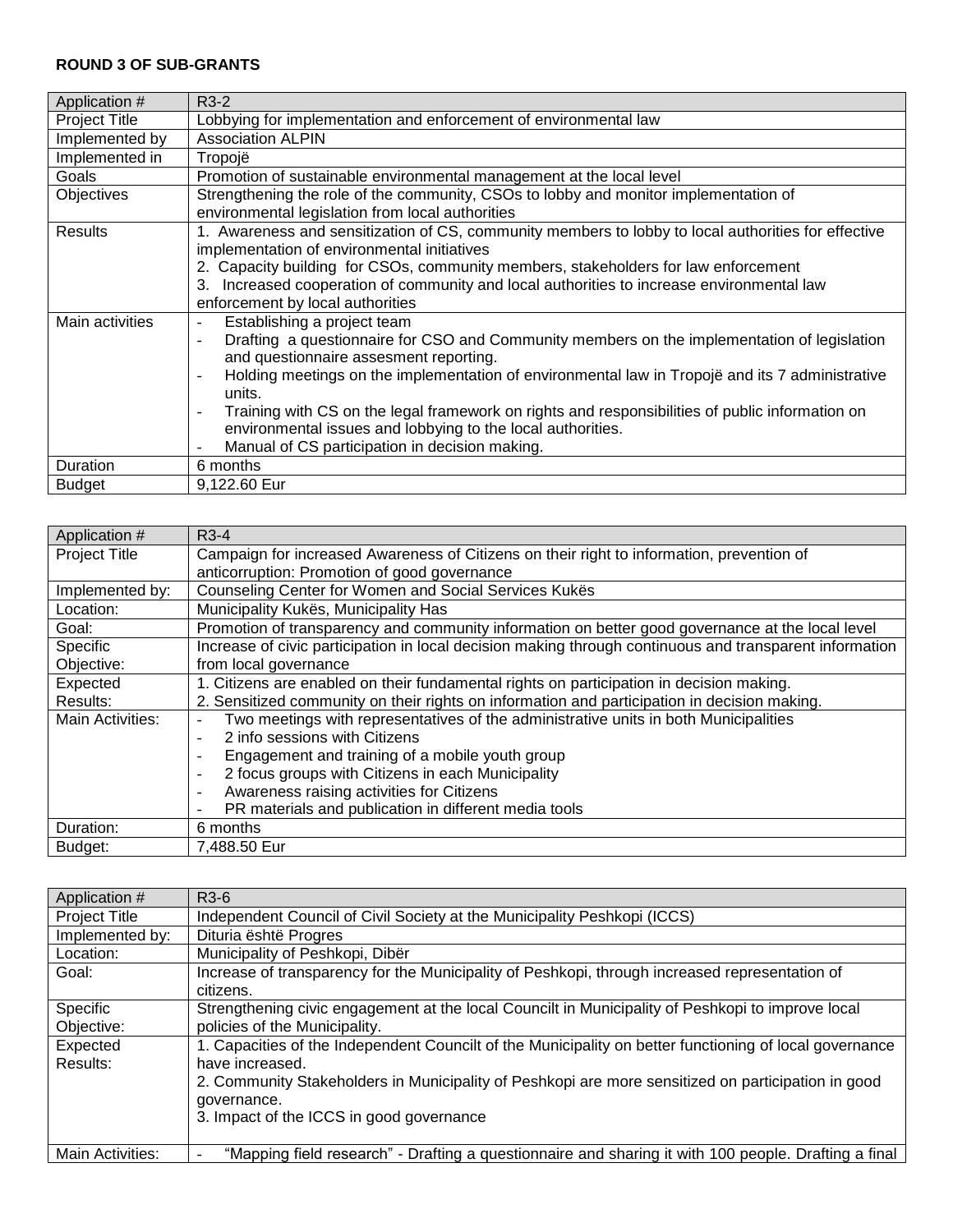|           | report on the analysis of questionnaires and establishment of a commission to choose 30 people |
|-----------|------------------------------------------------------------------------------------------------|
|           | based on the final report (R1)                                                                 |
|           | Launching conference (R2)                                                                      |
|           | Seminars on Awareness (R2)<br>$\qquad \qquad$                                                  |
|           | Drafting the training program, holding trainings (R3)<br>$\overline{\phantom{0}}$              |
|           | Drafting Local Action Plan (R4)<br>-                                                           |
|           | Closing Conference and results (R4)                                                            |
| Duration: | 6 months                                                                                       |
| Budget:   | 8,692.50 Eur                                                                                   |

| <b>Project Title</b><br>Equal employment opportunities for youth<br>Implemented by<br>Peace Ambassadors, Baqel<br>Implemented in<br>Municipality of Lezhë<br>Increase impact of National Employment Programs and local employment policies implemented by<br>Goals<br>the Regional Directorate of the National Employment Service in Lezha for unemployed youth from<br>16-29 years old<br>OS 1. Strengthen the role of Civil Society in local monitoring and evaluation of employment<br>Objectives<br>services at the relevant instances.<br>OS 2. Awareness raising on the relevance of opportunities offered by the Regional Employment<br>Directorate in Lezha by aiming to build the trust of job seekers and private entities towards this<br>public service through underlining the efficiency of the RED in offering employment<br>Improved role of civil society in monitoring and evaluation of the employment service at the<br><b>Results</b><br>1.<br>regional level through awareness raising.<br>2. Up to 10 youth benefit from the employment program in 2018<br>3. RED Lezha publishes at least 5 new vacancies a week<br>4. 50 youth registered as job seekers at the RED database<br>5. 10 more applicants to the employment program<br>6. 7 RED employers gain skills in internal case management and supporting procedures while<br>providing assistance to up to 50 youth during project implementation<br>7. 20 job seekers are first time registeers at the RED database<br>8. Better understanding on the actual institutional functioning of the RED Lezhe and issues of<br>employment programs' management.<br>Better awareness of young job seekers on registration procedures in employment programs<br>9.<br>and the job seekers' registry as a good opportunity to find local jobs.<br>Institutional internal evaluation of RED Lezhë, of case registration and following procedures<br>Main activities<br>$\bar{\phantom{a}}$<br>and internal policies to address youth unemployment.<br>Two day seminar with RED representatives and other relevant institutions.<br>$\overline{\phantom{a}}$<br>Mapping current unemployment with data from RED Lezhë<br>$\overline{\phantom{a}}$<br>Establishing an active youth group in Lezhë that can implement an informative and advocacy<br>$\sim$<br>campaign for youth unemployment.<br>Training of the youth group for the purpose of the informative campaign in 10 LGUs<br>$\Box$<br>Drafting and publishing an information and promotion package for the purpose of<br>$\overline{\phantom{a}}$<br>aforementioned campaign<br>Advocacy campaign in Lezha from the youth group in order to support local businesses to refer<br>to RED Lezha to meet employment needs<br>Final conference<br>6 Months<br>Duration<br><b>Budget</b><br>8,586.90 Eur | Application #: | R3-08 |
|-----------------------------------------------------------------------------------------------------------------------------------------------------------------------------------------------------------------------------------------------------------------------------------------------------------------------------------------------------------------------------------------------------------------------------------------------------------------------------------------------------------------------------------------------------------------------------------------------------------------------------------------------------------------------------------------------------------------------------------------------------------------------------------------------------------------------------------------------------------------------------------------------------------------------------------------------------------------------------------------------------------------------------------------------------------------------------------------------------------------------------------------------------------------------------------------------------------------------------------------------------------------------------------------------------------------------------------------------------------------------------------------------------------------------------------------------------------------------------------------------------------------------------------------------------------------------------------------------------------------------------------------------------------------------------------------------------------------------------------------------------------------------------------------------------------------------------------------------------------------------------------------------------------------------------------------------------------------------------------------------------------------------------------------------------------------------------------------------------------------------------------------------------------------------------------------------------------------------------------------------------------------------------------------------------------------------------------------------------------------------------------------------------------------------------------------------------------------------------------------------------------------------------------------------------------------------------------------------------------------------------------------------------------------------------------------------------------------------------------------------------------------------------------------------------------------------------------|----------------|-------|
|                                                                                                                                                                                                                                                                                                                                                                                                                                                                                                                                                                                                                                                                                                                                                                                                                                                                                                                                                                                                                                                                                                                                                                                                                                                                                                                                                                                                                                                                                                                                                                                                                                                                                                                                                                                                                                                                                                                                                                                                                                                                                                                                                                                                                                                                                                                                                                                                                                                                                                                                                                                                                                                                                                                                                                                                                                   |                |       |
|                                                                                                                                                                                                                                                                                                                                                                                                                                                                                                                                                                                                                                                                                                                                                                                                                                                                                                                                                                                                                                                                                                                                                                                                                                                                                                                                                                                                                                                                                                                                                                                                                                                                                                                                                                                                                                                                                                                                                                                                                                                                                                                                                                                                                                                                                                                                                                                                                                                                                                                                                                                                                                                                                                                                                                                                                                   |                |       |
|                                                                                                                                                                                                                                                                                                                                                                                                                                                                                                                                                                                                                                                                                                                                                                                                                                                                                                                                                                                                                                                                                                                                                                                                                                                                                                                                                                                                                                                                                                                                                                                                                                                                                                                                                                                                                                                                                                                                                                                                                                                                                                                                                                                                                                                                                                                                                                                                                                                                                                                                                                                                                                                                                                                                                                                                                                   |                |       |
|                                                                                                                                                                                                                                                                                                                                                                                                                                                                                                                                                                                                                                                                                                                                                                                                                                                                                                                                                                                                                                                                                                                                                                                                                                                                                                                                                                                                                                                                                                                                                                                                                                                                                                                                                                                                                                                                                                                                                                                                                                                                                                                                                                                                                                                                                                                                                                                                                                                                                                                                                                                                                                                                                                                                                                                                                                   |                |       |
|                                                                                                                                                                                                                                                                                                                                                                                                                                                                                                                                                                                                                                                                                                                                                                                                                                                                                                                                                                                                                                                                                                                                                                                                                                                                                                                                                                                                                                                                                                                                                                                                                                                                                                                                                                                                                                                                                                                                                                                                                                                                                                                                                                                                                                                                                                                                                                                                                                                                                                                                                                                                                                                                                                                                                                                                                                   |                |       |
|                                                                                                                                                                                                                                                                                                                                                                                                                                                                                                                                                                                                                                                                                                                                                                                                                                                                                                                                                                                                                                                                                                                                                                                                                                                                                                                                                                                                                                                                                                                                                                                                                                                                                                                                                                                                                                                                                                                                                                                                                                                                                                                                                                                                                                                                                                                                                                                                                                                                                                                                                                                                                                                                                                                                                                                                                                   |                |       |
|                                                                                                                                                                                                                                                                                                                                                                                                                                                                                                                                                                                                                                                                                                                                                                                                                                                                                                                                                                                                                                                                                                                                                                                                                                                                                                                                                                                                                                                                                                                                                                                                                                                                                                                                                                                                                                                                                                                                                                                                                                                                                                                                                                                                                                                                                                                                                                                                                                                                                                                                                                                                                                                                                                                                                                                                                                   |                |       |
|                                                                                                                                                                                                                                                                                                                                                                                                                                                                                                                                                                                                                                                                                                                                                                                                                                                                                                                                                                                                                                                                                                                                                                                                                                                                                                                                                                                                                                                                                                                                                                                                                                                                                                                                                                                                                                                                                                                                                                                                                                                                                                                                                                                                                                                                                                                                                                                                                                                                                                                                                                                                                                                                                                                                                                                                                                   |                |       |
|                                                                                                                                                                                                                                                                                                                                                                                                                                                                                                                                                                                                                                                                                                                                                                                                                                                                                                                                                                                                                                                                                                                                                                                                                                                                                                                                                                                                                                                                                                                                                                                                                                                                                                                                                                                                                                                                                                                                                                                                                                                                                                                                                                                                                                                                                                                                                                                                                                                                                                                                                                                                                                                                                                                                                                                                                                   |                |       |
|                                                                                                                                                                                                                                                                                                                                                                                                                                                                                                                                                                                                                                                                                                                                                                                                                                                                                                                                                                                                                                                                                                                                                                                                                                                                                                                                                                                                                                                                                                                                                                                                                                                                                                                                                                                                                                                                                                                                                                                                                                                                                                                                                                                                                                                                                                                                                                                                                                                                                                                                                                                                                                                                                                                                                                                                                                   |                |       |

| Application #        | R <sub>3</sub> -9                                                                                 |
|----------------------|---------------------------------------------------------------------------------------------------|
| <b>Project Title</b> | Institutions together in addressing domestic violence                                             |
| Implemented by:      | Caritas Diogezan Lezhë                                                                            |
| Location:            | Municipality of Lezhë                                                                             |
| Goal:                | Quality improvement of services for doestic violence victims in the three main legally implicated |
|                      | institutions: the Court, Police Department and Social Services Sector at the Municipality         |
| Specific             | OS 1. Identification and improvement of law enforcement for Law 9355 "Për ndihmën dhe shërbimet   |
| Objective:           | shoqërore" through networking information between responsible institutions                        |
|                      | OS 2. Access of the target groups in receiving service through direct assistance, counseling and  |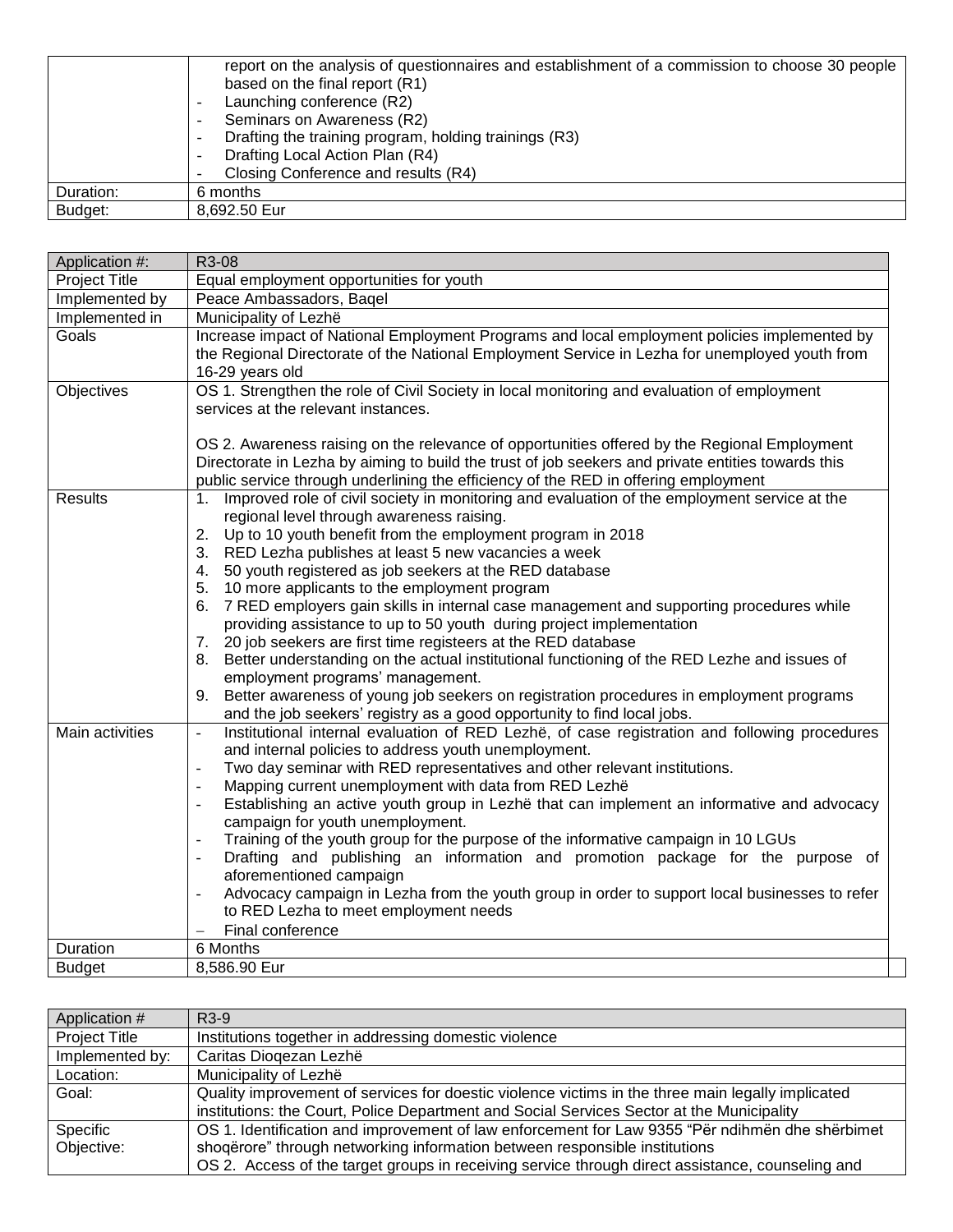|                  | information; continuous engagement of local stakeholders will increase;                                            |
|------------------|--------------------------------------------------------------------------------------------------------------------|
| Expected         | 1. Increased internal institutional capacities in understanding and implementation of all regulations of           |
| Results:         | law 9355, reflected in standard inter institutional actions.                                                       |
|                  | 2. A widened set of stakeholders informed on good practices of Domestic Violence Victims referral                  |
|                  | systems to responsible institutions including victims, CS stakeholders while increasing their                      |
|                  | engagement in identification and case referral.                                                                    |
|                  | 3. Sensitized community and institutions are also more effective in addressing domestic violence.                  |
| Main Activities: | Monitoring responsible institutions<br>$\overline{\phantom{a}}$                                                    |
|                  | Monitoring legal framework and practices of relevant institutions on referral and addressing of<br>$\blacksquare$  |
|                  | domestic violence cases (R 1)                                                                                      |
|                  | Four formal meetings with representatives of relevant institutions (R 1)<br>$\overline{\phantom{a}}$               |
|                  | Holding a three day seminar with relevant professionals in monitored institutions (R1)<br>$\overline{\phantom{a}}$ |
|                  | Drafting an operational unified plan for addressing domestic violence cases (R 2)<br>$\overline{\phantom{a}}$      |
|                  | Holding 10 informing meetings in all 10 Administrative Units of Lezha (R 2)<br>$\blacksquare$                      |
|                  | Publication of an information package (brochure, posters) to share in all 10 Administrative Units<br>$\sim$        |
|                  | of Lezha Municipality (R 3)                                                                                        |
|                  | Establishment of a local forum with NGOs working in the field (R 3)<br>$\overline{\phantom{a}}$                    |
|                  | Public television debate. (R 3)                                                                                    |
| Duration:        | 6 months                                                                                                           |
| Budget:          | 8,232.00 Eur                                                                                                       |

| Application #        | R <sub>3</sub> -10                                                                                                                               |
|----------------------|--------------------------------------------------------------------------------------------------------------------------------------------------|
| <b>Project Title</b> | Civic activism for effective environmental good governance in 10 Administrative Units of Lezhe                                                   |
|                      | Municipality                                                                                                                                     |
| Implemented by:      | Klubi Ekologjik Lezhë                                                                                                                            |
| Location:            | Municipality Lezhë                                                                                                                               |
| Goal:                | Citizens engagement in environmental good governance in cooperation with local authorities by                                                    |
|                      | enabling a coordination of local stakeholders for sustainable environmental management.                                                          |
| Specific             | OS1 - Community and municipality staff have raised awareness on transparency and ethical                                                         |
| Objective:           | behavior through promotion of civic participation in decision making at the local level                                                          |
|                      | OS2 - Strengthening community skills on good governance through increase of knowledge and                                                        |
|                      | planning skills in regard to good governance.                                                                                                    |
| Expected             | 1. Establishment of a Committee on Good governance                                                                                               |
| Results:             | 2. Effective collaboration between the Municipality and Community members for good governance                                                    |
|                      | 3. Publication on the environmental status of the Municipality of Lezhë                                                                          |
| Main Activities:     | NGO and Community members training to build professional capacities for integrated<br>$\blacksquare$                                             |
|                      | environmental good governance                                                                                                                    |
|                      | Three 2day training for 30 members of the Committee on Good governance<br>$\overline{a}$                                                         |
|                      | Assessment of local governance, transparency and citizens' information and perception of<br>$\overline{a}$<br>corruption in environmental issues |
|                      | Draft a report with recommendations based on the findings<br>$\overline{\phantom{a}}$                                                            |
|                      | Draft and sign a Social Pact between the Committee and Municipality of Lezhë.<br>$\overline{\phantom{a}}$                                        |
|                      | Promotion of the Social Pact and the Report in audiovisual media<br>$\overline{\phantom{a}}$                                                     |
|                      | Meetings at the Municipality Council and joint meetings between the "Committee on Good"<br>$\overline{\phantom{a}}$                              |
|                      | Governance" and the Mayor.                                                                                                                       |
|                      | One 2-day training on green governance for 20 Municipality and Administrative Units staff<br>$\overline{a}$                                      |
|                      | Report on environmental issues in the Municipality of Lezhë on the "Environmental Bulletin"<br>$\overline{a}$                                    |
|                      | 10 community meetings with Administrative Units of the Municipality of Lezhë to share project<br>$\blacksquare$                                  |
|                      | results                                                                                                                                          |
| Duration:            | 6 months                                                                                                                                         |
| Budget:              | 7,438.2 Eur                                                                                                                                      |

| Application #        | R <sub>3</sub> -11                                                                                         |
|----------------------|------------------------------------------------------------------------------------------------------------|
| <b>Project Title</b> | "Our Cause"                                                                                                |
| Implemented by:      | Uniteti Kurbinas                                                                                           |
| Location:            | Municipality of Kurbin                                                                                     |
| Goal:                | Promotion of good governance through monitoring and increased accountability from Citizens for             |
|                      | responsive public services with no corruption                                                              |
| Specific             | - Increase of civil society role in increasing trust of citizens and businesses towards public authorities |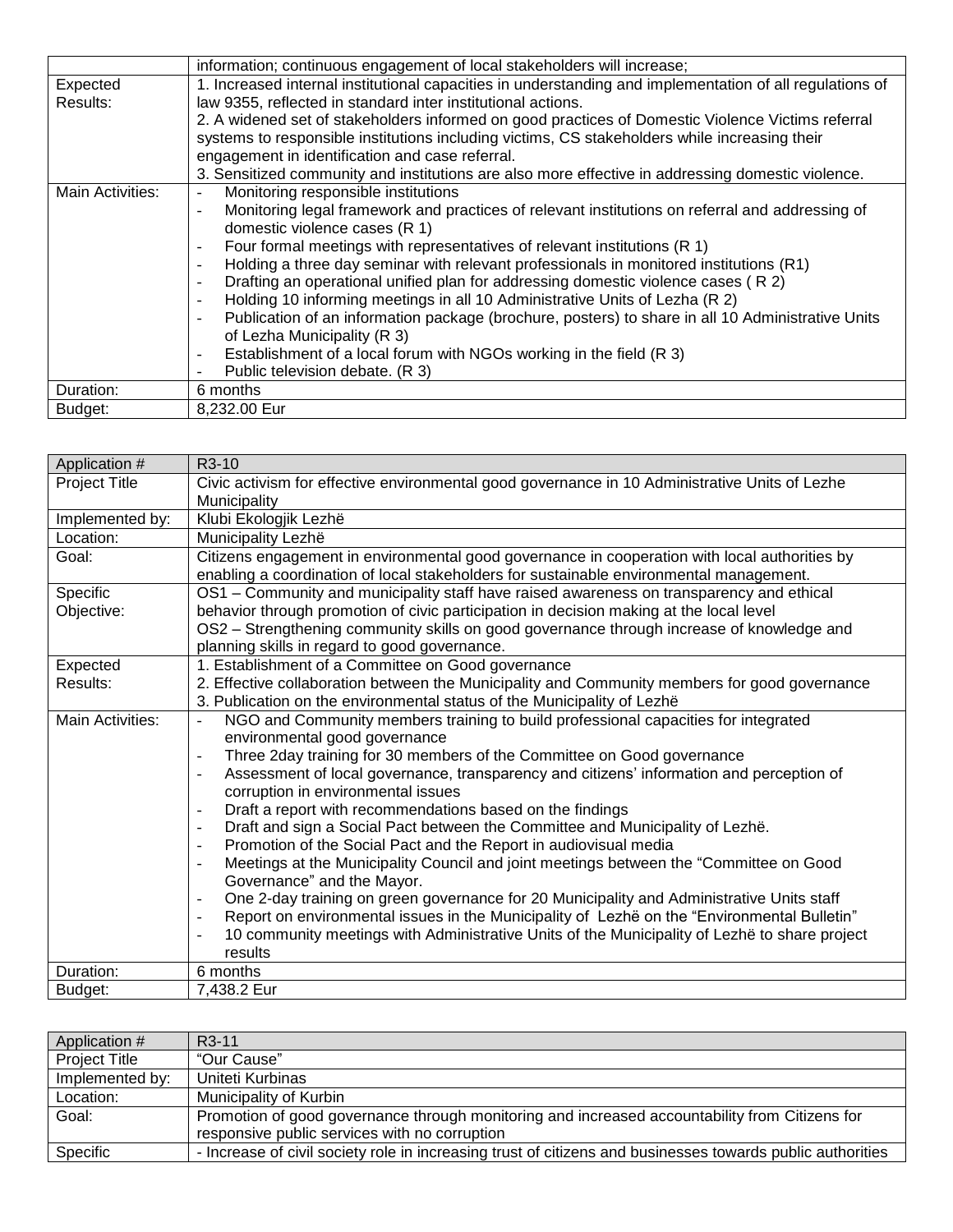| Objective:       | and services.                                                                                                           |
|------------------|-------------------------------------------------------------------------------------------------------------------------|
| Expected         | 1. Advocacy capacity building for youth towards the Council of the Municipality.                                        |
| Results:         | 2. Increased cooperation between Citizens and public authorities on corruption and responsiveness                       |
| Main Activities: | Capacity building for youth as community advocates                                                                      |
|                  | Meetings with business groups to reach an agreement on common civil causes in facing<br>$\overline{\phantom{a}}$        |
|                  | corruption in public services                                                                                           |
|                  | Monitoring services and finances of the Municipality.<br>$\overline{\phantom{a}}$                                       |
|                  | Dialogue between stakeholders and the municipality regarding reforms in establishing reform<br>$\overline{\phantom{a}}$ |
|                  | development perspectives for public services                                                                            |
|                  | 3 public hearings on issues identified by the public at the Municipality<br>$\overline{\phantom{a}}$                    |
|                  | Community sensitization for increased accountability of public authorities<br>$\sim$                                    |
|                  | Activities and other actions of the project shared in social media and brochures for the community                      |
| Duration:        | 6 months                                                                                                                |
| Budget:          | 9,336.23 Eur                                                                                                            |

| Application #          | R <sub>3</sub> -12                                                                                                                        |
|------------------------|-------------------------------------------------------------------------------------------------------------------------------------------|
| <b>Project Title</b>   | Monitoring the performance of the Municipality of Peshkopi and community awareness on                                                     |
|                        | participation                                                                                                                             |
| Implemented by:        | <b>Creative Business Solutions</b>                                                                                                        |
| Location:              | Municipality of Peshkopi                                                                                                                  |
| Goal:                  | Improvement of accountability at the Municipality of Peshkopi through increased engagement in<br>requiring information on public spending |
| Specific<br>Objective: | Strengthening the active role of NGOs and Citizens in monitoring public spending and information                                          |
|                        |                                                                                                                                           |
| Expected               | 1. Awareness/capacities of CSOs in effective monitoring for increased accountability and                                                  |
| Results:               | transparency in public spending for the Municipality of Peshkopi;                                                                         |
|                        | 2. Transparency and accountability at the Municipality of Peshkopi are increased;                                                         |
|                        | 3. Increased community awareness through social and public engagement in requiring information                                            |
|                        | non public spending;                                                                                                                      |
| Main Activities:       | Workshop with stakeholders (R1)<br>$\qquad \qquad -$                                                                                      |
|                        | Research including questionnaires to identify recommendations and issues (R1)<br>$\overline{\phantom{0}}$                                 |
|                        | Increased accountability of the Municipality (R2)<br>$\overline{\phantom{0}}$                                                             |
|                        | Meetings with Municipality representatives to establish cooperation and present the project;<br>$\overline{\phantom{0}}$                  |
|                        | Social media campaigns (R3)<br>$\overline{\phantom{0}}$                                                                                   |
|                        | Drafting a strategy on awareness and promotion including infographics, videos etc.                                                        |
| Duration:              | 6 months                                                                                                                                  |
| Budget:                | 8,671.80 Eur                                                                                                                              |

| Application #:   | R <sub>3</sub> -13                                                                                                             |
|------------------|--------------------------------------------------------------------------------------------------------------------------------|
| Project Title:   | Boosting good governance practices at the Municipality of Mat                                                                  |
| Implemented by:  | Agjencia për Zhvillim të gëndrueshëm                                                                                           |
| Location:        | Municipality of Mat, Burrel AU                                                                                                 |
| Goal:            | Promotion of good practices for good governance and community engagement at the Municipality of                                |
|                  | Mat.                                                                                                                           |
| Specific         | Strengthening the role of civil society and civic participation in local governance                                            |
| Objective:       |                                                                                                                                |
| Expected         | 1. Community informed and sensitized on active participation in local governance;                                              |
| Results:         | 2. Increased civic reaction on good governance and anticorruption;                                                             |
|                  | 3. 20 members of the citizens coalition (youth and more) skilled in advocacy and lobbying, action plan                         |
|                  | drafting and monitoring the performance of the Municipality council and the Municipality;                                      |
|                  | 4. Increased level of cooperation between the Coalition and local authorities.                                                 |
| Main Activities: | Three sensitizing meetings with focus groups (Citizens, CSOs and youth)                                                        |
|                  | Drafting and sharing informative and visibility materials on the role of local authorities and active<br>$\overline{a}$        |
|                  | participation of citizens to increase transparency and accountability; "                                                       |
|                  | Using social media to inform the public on the role of local authorities, the importance of active<br>$\overline{\phantom{a}}$ |
|                  | participation to increase transparency and accountability;                                                                     |
|                  | Drafting, sharing and analyzing data from 500 questionnaires that research on the perception and<br>$\overline{\phantom{a}}$   |
|                  | participation of citizens and youth in local policy making;                                                                    |
|                  | Round table to establish the Citizens Coalition for Good Governance and Anti Corruption;                                       |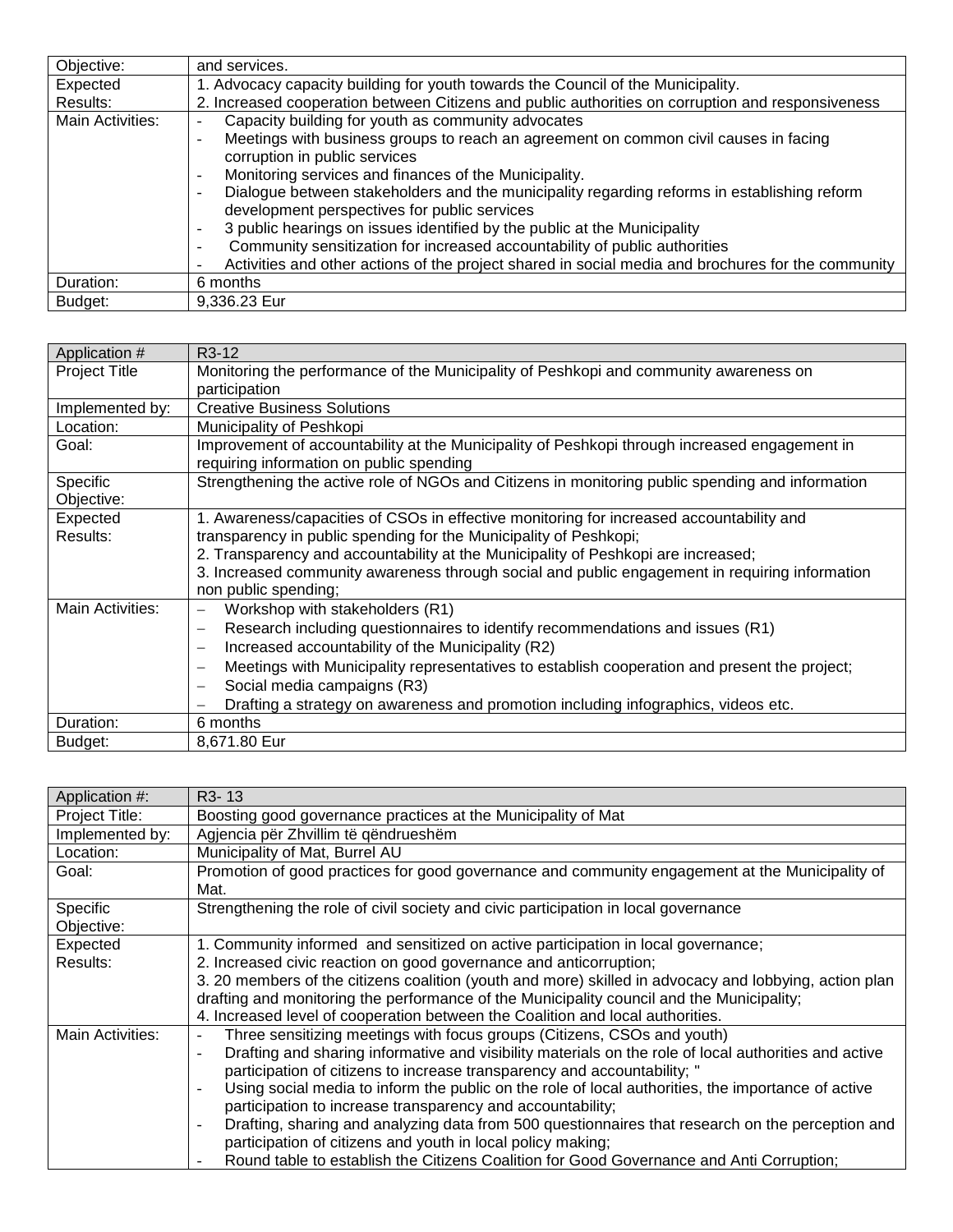|           | One three-day training for the coalition on the legal framework of local governance, the principles<br>of good governance and anticorruption.<br>Workshop with the coalition to share the assessment of the research and questionnaires'<br>$\sim$<br>findings; |
|-----------|-----------------------------------------------------------------------------------------------------------------------------------------------------------------------------------------------------------------------------------------------------------------|
|           | Social and local media campaign to share news on the coalition in order to increase visibility and<br>$\sim$<br>trust of the community;                                                                                                                         |
|           | Two training for high school seniors in Burrel on drafting and decision making for local<br>$\overline{\phantom{a}}$<br>policymaking and the importance of active participation in it;                                                                          |
|           | Round table with local authorities, media, civil society to draft a cooperation agreement between<br>$\sim$<br>the Coalition and the Municipal Council;                                                                                                         |
|           | The Citizens Coalition successfully advocates on local issues and participates in the Municipal<br>$\overline{\phantom{a}}$<br>Council's meetings;                                                                                                              |
|           | A TV forum on local media with youth and local authorities to discuss the future of the city and its<br>$\blacksquare$<br>development;                                                                                                                          |
| Duration: | 6 months                                                                                                                                                                                                                                                        |
| Budget:   | 8,887.75 Eur                                                                                                                                                                                                                                                    |

| Application #:  | $R3-14$                                                                                                                    |
|-----------------|----------------------------------------------------------------------------------------------------------------------------|
| Project Title   | Active Citizens - Responsible and transparent municipality                                                                 |
| Implemented by  | Agency for Youth Development                                                                                               |
| Implemented in  | Municipality of Vau Dejës                                                                                                  |
| Goals           | Promotion of good governance for more effective, responsible and transparent policies                                      |
| Objectives      | Increasing civic engagement, especially youth to facilitate collaboration and cooperation with all                         |
|                 | stakeholders to effectively monitor social services                                                                        |
| Results         | 1. Representatives of civil society and community members are able to monitor and evaluate local<br>services               |
|                 | 2. Establishing a monitoring mechanism in partnership with CSOs, citizens, youth and business and<br>media representatives |
|                 | 5 recommendations of the project were accepted from local government<br>3.                                                 |
|                 | An agreement was signed between stakeholders<br>4.                                                                         |
|                 | A youth task force was established with 30 youth<br>5.                                                                     |
|                 | 40 CSO and community representatives trained on monitoring and evaluation of public local<br>6.<br>services                |
|                 | 30 youngsters trained on active participation in local decision making<br>7.                                               |
| Main activities | Training on monitoring and evaluation techniques and tools<br>$\blacksquare$                                               |
|                 | Training on advocacy and lobbying at the local level<br>$\overline{\phantom{a}}$                                           |
|                 | A study on the evaluation of local services<br>$\blacksquare$                                                              |
|                 | Publication of the study<br>$\overline{\phantom{a}}$                                                                       |
|                 | Round table on the findings of the study<br>$\overline{\phantom{a}}$                                                       |
|                 | Training 30 youth from the local area on active participation in local decision making                                     |
|                 | Awareness raising campaign on citizen rights                                                                               |
| Duration        | 6 months                                                                                                                   |
| <b>Budget</b>   | 8,317.55 Eur                                                                                                               |

| Application #:       | R <sub>3</sub> -15                                                                                                     |
|----------------------|------------------------------------------------------------------------------------------------------------------------|
| <b>Project Title</b> | Monitoring the Municipality of Diber on transparency and citizens' access to information                               |
| Implemented by:      | Gruaja Nënë dhe Edukatore                                                                                              |
| Location:            | Municipality of Dibër                                                                                                  |
| Goal:                | Strengthening the role of CS and Local Media in monitoring and reporting on local governance in                        |
|                      | Dibër.                                                                                                                 |
| Specific             | Establishing a network of cooperation between CS, Media and local authorities including citizens fo                    |
| Objective:           | improve human rights in Dibra.                                                                                         |
| Expected             | 1. Awareness raising and responsibilities of Dibra citizens in being active to ask for transparency and                |
| Results:             | fight corruption at the local level.                                                                                   |
|                      | 2. Improving work of the Municipality in terms of responsibilities, inclusion and collaboration to                     |
|                      | citizens to increase transparency and public trust.                                                                    |
|                      |                                                                                                                        |
| Main Activities:     | Monitoring group will work to gather data and information on the work of local authorities<br>$\overline{\phantom{a}}$ |
|                      | Establishment of the cooperation network between CS and Media, youth and local authorities<br>$\blacksquare$           |
|                      | Public declarations of the network will be sent to local authorities and local media                                   |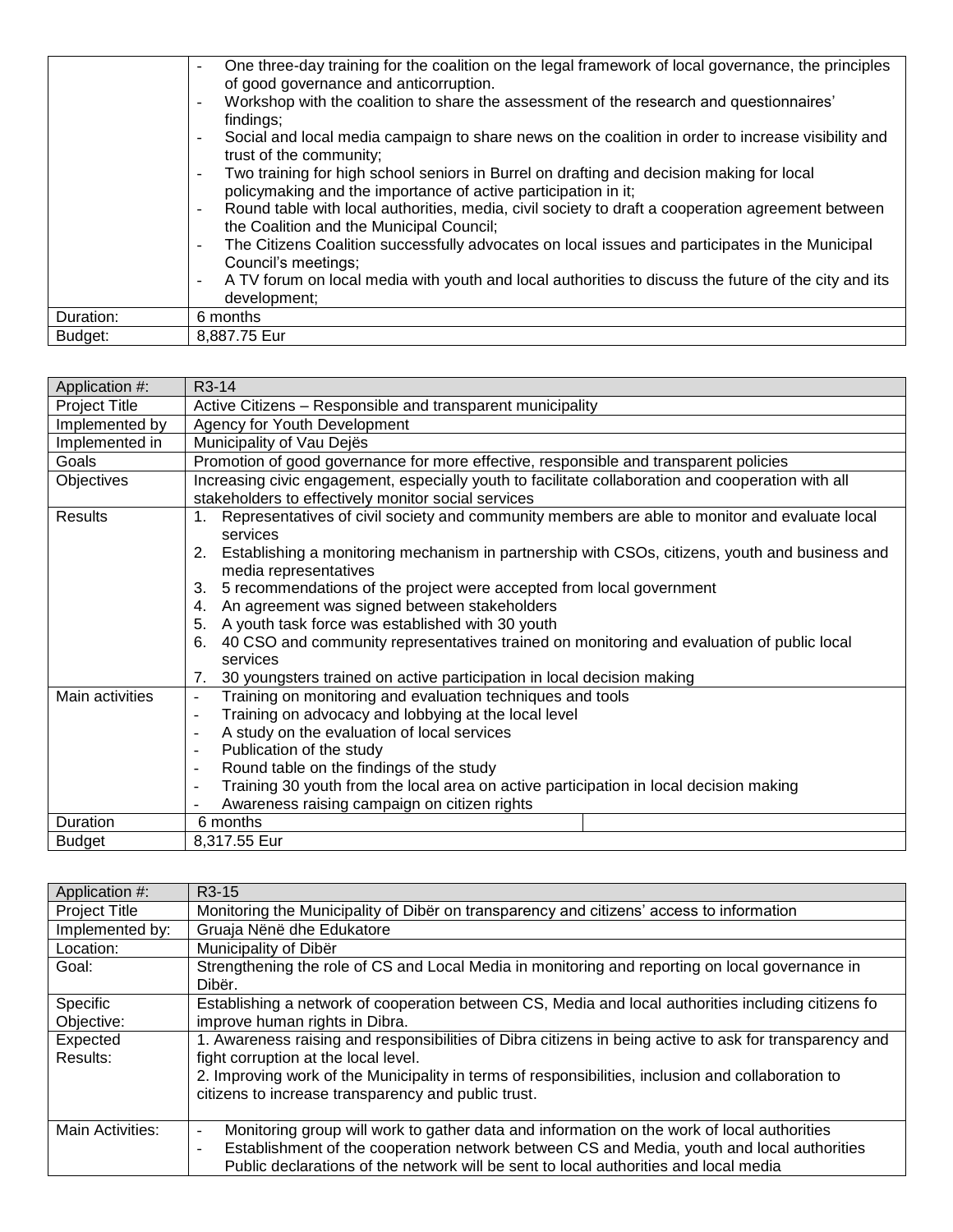|           | Two open forums to discuss community issues<br>-<br>Research including questionnaire, interviews and monitoring findings to share with the open<br>$\overline{\phantom{a}}$<br>forums, youth and local media. A public debate will follow in local media.<br>Three public debates will be held in local TV channels.<br>$\overline{\phantom{a}}$ |
|-----------|--------------------------------------------------------------------------------------------------------------------------------------------------------------------------------------------------------------------------------------------------------------------------------------------------------------------------------------------------|
| Duration: | 6 months                                                                                                                                                                                                                                                                                                                                         |
| Budget:   | 9.232.65 Eur                                                                                                                                                                                                                                                                                                                                     |

| Application #:       | R3-19                                                                                                                                                                                                       |
|----------------------|-------------------------------------------------------------------------------------------------------------------------------------------------------------------------------------------------------------|
| <b>Project Title</b> | Effective and transparent management of the Thermal Baths in Peshkopi                                                                                                                                       |
| Implemented by:      | <b>LAG Dibra Turistike</b>                                                                                                                                                                                  |
| Location:            | Municipality of Dibër                                                                                                                                                                                       |
| Goal:                | Effective management of natural touristic resources and thermal baths of Diber through good                                                                                                                 |
|                      | governance, increased transparency and local income for its citizens and the Municipality's budget.                                                                                                         |
| Specific             | Fighting corruption in the Thermal Baths public enterprise through establishing a better managing                                                                                                           |
| Objective:           | system that ensures transparency and efficient management in which local authorities such as the<br>Municipal Council, community members and businesses and CSOs take active part                           |
| Expected             | Data and information collection on abuse at Thermal Baths public enterprise;<br>1.                                                                                                                          |
| Results:             | 2. Increased awareness of local council members, citizens and media on thermal baths abuse;                                                                                                                 |
|                      | 3. Advocacy campaign to prevent abuse through a regulatory and responsible managerial system that                                                                                                           |
|                      | ensures transparency;                                                                                                                                                                                       |
|                      |                                                                                                                                                                                                             |
| Main Activities:     | Questionnaire with citizens, private sector and local council members<br>$\blacksquare$                                                                                                                     |
|                      | Research<br>$\blacksquare$                                                                                                                                                                                  |
|                      | A report with findings and recommendations                                                                                                                                                                  |
|                      | Round table with business representatives<br>$\overline{\phantom{a}}$                                                                                                                                       |
|                      | Round table with council representatives<br>$\overline{\phantom{a}}$                                                                                                                                        |
|                      | TV appearance on findings and abuse<br>$\sim$                                                                                                                                                               |
|                      | Publication of the report on social and local media<br>$\overline{\phantom{a}}$<br>Workshop with local council members to increase knowledge and skills on its responsibilities<br>$\overline{\phantom{a}}$ |
|                      | towards public service management                                                                                                                                                                           |
|                      | Public hearing at the local council                                                                                                                                                                         |
|                      | Appearance at local TV news and other local media of the public hearing<br>$\sim$                                                                                                                           |
|                      | Workshop with tax office, public finance and the Economy commission representatives of the                                                                                                                  |
|                      | Council                                                                                                                                                                                                     |
| Duration:            | 6 months                                                                                                                                                                                                    |
| Budget:              | 9,853.20 Eur                                                                                                                                                                                                |

| Application #:       | R <sub>3</sub> -21                                                                                |
|----------------------|---------------------------------------------------------------------------------------------------|
| <b>Project Title</b> | <b>KU-KE-SI Qeveriset</b>                                                                         |
| Implemented by:      | Ekologët për Rajonin Kukës                                                                        |
| Location:            | Kukës Region (Municipalities Kukës, Has, Tropojë)                                                 |
| Goal:                | Promotion of stakeholder inclusiveness on monitoring, evaluation, environment protection and      |
|                      | sustainable development.                                                                          |
| Specific             | To enable cooperation and synergy among local and regional authorities, business sector and Civil |
| Objective:           | Society in monitoring the enforcement of the current environmental legislation.                   |
| Expected             | Increased consciousness among the community on the protection and monitoring of the               |
| Results:             | environment and biodiversity                                                                      |
|                      | 2. Establishment of a Environmental Monitoring Group in the Region and beyond                     |
| Main Activities:     | Project presentation                                                                              |
|                      | Capacity building for environment monitoring structures in three municipalities,<br>L,            |
|                      | CSOs network meetings for environment protection<br>$\overline{\phantom{a}}$                      |
|                      | Establishment of a CSOs network on environment protection<br>۰                                    |
|                      | Situation analysis and evaluation of the popular perception on local governmental units<br>۰      |
|                      | responsible for environmental protection.                                                         |
|                      | Evaluation report on local governance<br>$\overline{\phantom{a}}$                                 |
|                      | Final conference - Public hearings<br>-                                                           |
|                      | Publications of leaflets and CDs<br>۰                                                             |
| Duration:            | 6 months                                                                                          |
| Budget:              | 9,999.15 Eur                                                                                      |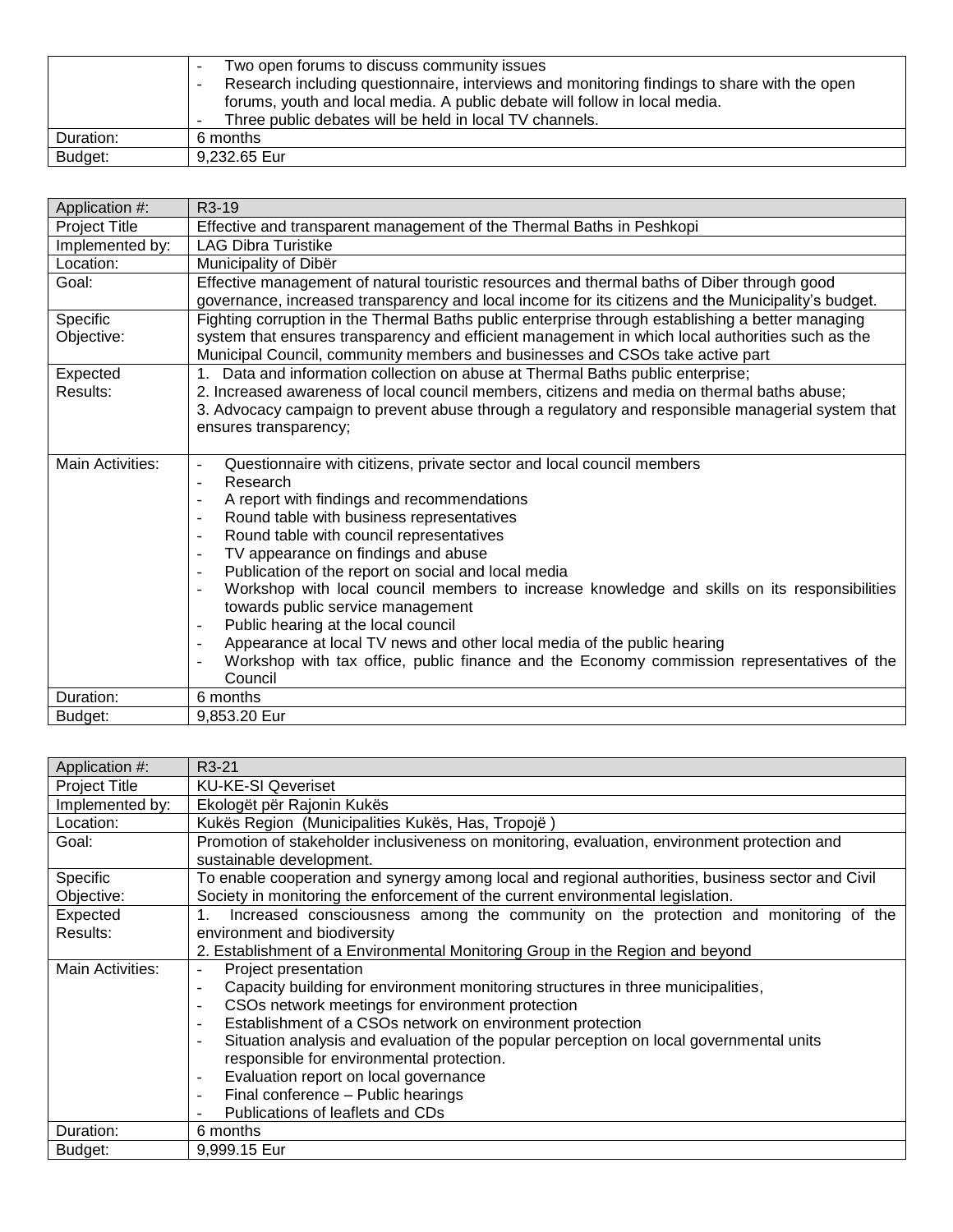| Application #:       | R3-22                                                                                                       |
|----------------------|-------------------------------------------------------------------------------------------------------------|
| <b>Project Title</b> | Improvement of local governance local through monitoring of women involvement in decision                   |
|                      | making units                                                                                                |
| Implemented by:      | Center Agritra-Vizion                                                                                       |
| Location:            | Municipality Dibër, Administrative units: Melan, Tomin and Kastriot                                         |
| Goal:                | To contribute to a good governance through the promotion of women participation in decision making          |
|                      | structures in local villages                                                                                |
| Specific             | To encourage the participation of women in decision making structures through monitoring of law             |
| Objective:           | enforcement for gender equality and awareness raising among the community and local units on the            |
|                      | importance of women involvement in local policies.                                                          |
| Expected             | 1. The current data on women inclusiveness in local governmental units has been studied.                    |
| Results:             | 2. Awareness raised among community and local structures on the importance of women                         |
|                      | participation in local decision making processes.                                                           |
| Main Activities:     | Project presentation meetings in three administrative units<br>$\qquad \qquad \Box$                         |
|                      | Data analysis on the current involvement of women in decision making structures in villages and<br>$\omega$ |
|                      | influential stakeholders.                                                                                   |
|                      | Drafting questionnaires<br>$\overline{\phantom{a}}$                                                         |
|                      | Fill in the questionnaires<br>$\overline{\phantom{a}}$                                                      |
|                      | Data processing and reporting<br>$\overline{\phantom{a}}$                                                   |
|                      | Conduct workshops in three administrative units on findings from the analysis<br>$\overline{\phantom{a}}$   |
|                      | Preparing visibility materials<br>$\overline{\phantom{a}}$                                                  |
|                      | Distribution of promotional materials<br>$\overline{\phantom{a}}$                                           |
|                      | Training with community members and local units on the importance of women participation for a              |
|                      | better local governance                                                                                     |
| Duration:            | 6 months                                                                                                    |
| Budget:              | 8,310.66 Eur                                                                                                |

| Application #:       | R3-24                                                                                                                                            |
|----------------------|--------------------------------------------------------------------------------------------------------------------------------------------------|
| <b>Project Title</b> | Women mobilization in ensuring higher quality maternal and neonatal services in Shkoder area.                                                    |
| Implemented by:      | Women Center "Hapa të Lehtë"                                                                                                                     |
| Location:            | Municipality of Shkodër                                                                                                                          |
| Goal:                | Improvement of service quality for maternal and neonatal care in Shkoder area.                                                                   |
| Specific             | Increased impact from civil society towards responsible institutions, aiming to increase accountability                                          |
| Objective:           | and transparence through service quality monitoring for the maternal and neonatal care in Shkoder<br>region.                                     |
| Expected             | 1. Better informed civil society actors on the benefits from the maternal and neonatal health services.                                          |
| Results:             | 2. Improved collaboration among civil society and institutions responsible for the provision of maternal<br>and neonatal health care services.   |
| Main Activities:     | Analysis                                                                                                                                         |
|                      | Establishment of a multidisciplinary group that will define the action plan, based on the<br>$\blacksquare$                                      |
|                      | Participatory Action-Oriented Assessment methodology.                                                                                            |
|                      | 11 focus group meetings on the quality of maternal and neonatal service provision in Shkoder<br>Region.                                          |
|                      | Two round tables with representatives of the Public Health Directory, Health Centers and the<br>$\blacksquare$<br>Maternity hospital of Shkoder. |
|                      | On spot monitoring of the service provision quality from the Health Centers and Maternity<br>$\overline{\phantom{a}}$                            |
|                      | Hospital in Shkoder.                                                                                                                             |
|                      | Draft a final report.                                                                                                                            |
|                      | Advocacy strategy implementation.                                                                                                                |
|                      | Design a map of rights and services for maternal and neonatal health in Shkoder.<br>$\overline{\phantom{a}}$                                     |
|                      | Lobbying campaign.<br>$\overline{\phantom{a}}$                                                                                                   |
|                      | Public hearing on report findings and recommendations from the study.                                                                            |
| Duration:            | 6 months                                                                                                                                         |
| Budget:              | 9,986.00 Eur                                                                                                                                     |

| $\sim$<br>$\bm{\pi}$<br>. |  |
|---------------------------|--|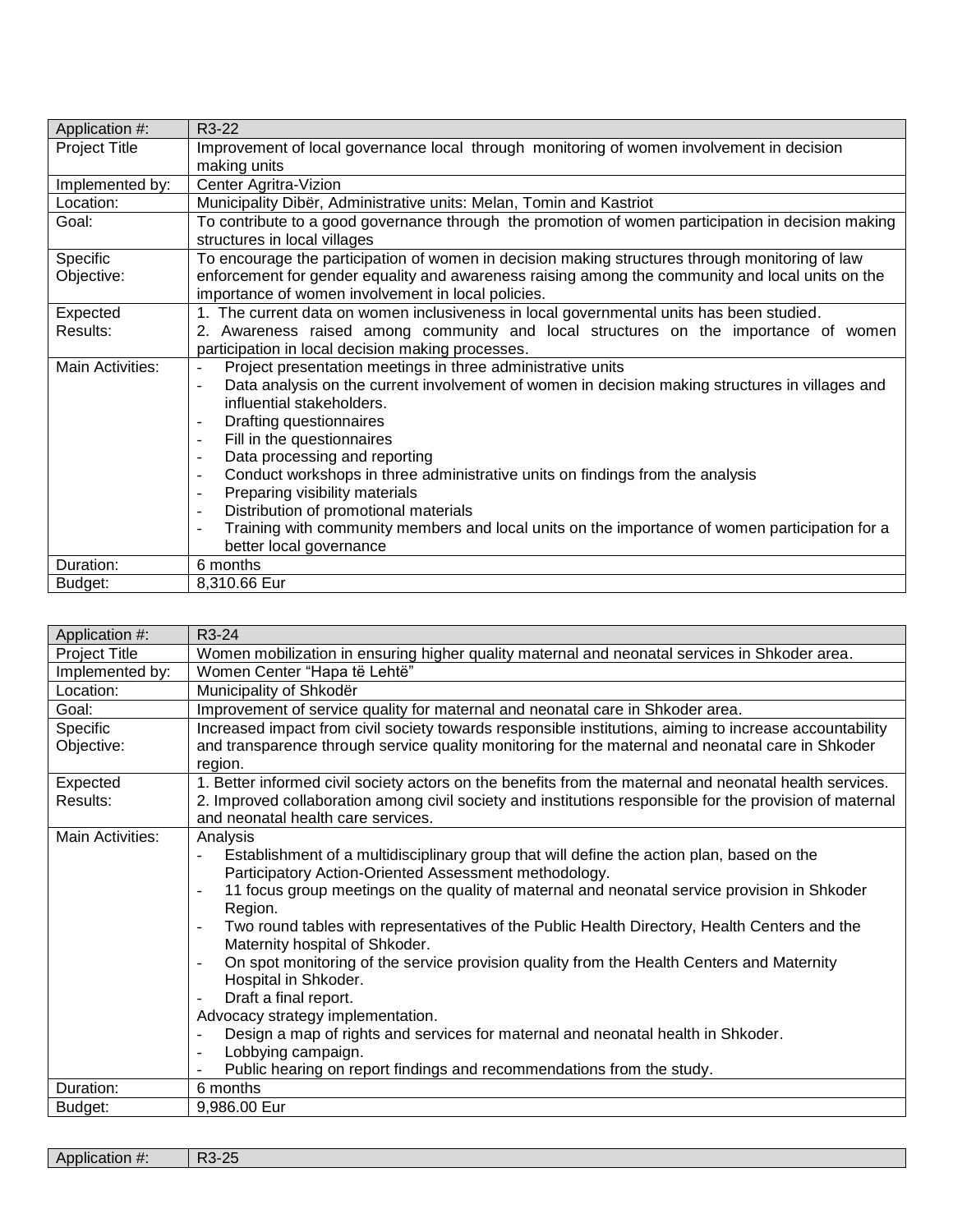| <b>Project Title</b> | Citizens Voice in Bulgiza                                                                                        |
|----------------------|------------------------------------------------------------------------------------------------------------------|
| Implemented by:      | Federata e Pyjeve dhe Kullotave Komunale - Dibër                                                                 |
| Location:            | Municipality Bulqizë                                                                                             |
| Goal:                | To contribute in the increase of active public participation among Bulgiza community in the protection           |
|                      | of natural resources                                                                                             |
| Specific             | The mobilization of the Bulgiza community on their rights and the protection of local natural resources          |
| Objective:           | through the engagement of the local media as an advocate, the community itself and civil society                 |
|                      | organizations as a potential influencer on the local and central government.                                     |
| Expected             | 1. The apprehension of the current situation and mobilization of resources for the advocacy                      |
| Results:             | campaign;                                                                                                        |
|                      | 2. Community engagement and awareness raising among stakeholders through the establishment of                    |
|                      | networks and coalitions locally and nationally;                                                                  |
|                      |                                                                                                                  |
| Main Activities:     | Establishment of Bulgiza Local Action Group "Voice of Bulgiza"<br>$\overline{\phantom{a}}$                       |
|                      | Situation analysis on natural resources, their distribution and the socio – economic state of the<br>÷,          |
|                      | <b>Bulgiza Municipality</b>                                                                                      |
|                      | TV spot on the local context in Bulgiza<br>$\overline{\phantom{a}}$<br>Workshop on advocacy strategy;<br>$\sim$  |
|                      | Stakeholders meeting on the establishment of potential coalitions among CSOs, local authorities                  |
|                      | and Miner's Union.                                                                                               |
|                      | Documentary transmitted in local media to increase the outreach among the community;<br>$\overline{\phantom{a}}$ |
|                      | The establishment of the local Coalition "Voice of Bulgiza"<br>$\overline{\phantom{a}}$                          |
|                      | Civil protest "For the Citizens and Bulgiza resources"<br>$\overline{\phantom{a}}$                               |
|                      | Drafting of a resolute to be presented in the Albanian Parliament;<br>$\overline{\phantom{a}}$                   |
|                      | Meetings with members of the parliament and the presentation of the resolute;<br>$\overline{\phantom{a}}$        |
|                      | Media coverage on the advocacy campaign                                                                          |
| Duration:            | 6 months                                                                                                         |
| Budget:              | 9.817.50 Eur                                                                                                     |

| Application #:       | R <sub>3</sub> -27                                                                                                 |
|----------------------|--------------------------------------------------------------------------------------------------------------------|
| <b>Project Title</b> | BAQE Aktive - Together for an active Government                                                                    |
| Implemented by:      | Qendra për Zhvillim dhe Integrim (CDI)                                                                             |
| Location:            | Municipality Lezhë                                                                                                 |
| Goal:                | Promotion of environmental good governance and the sustainable environmental development in                        |
|                      | Lezhe municipality through increased community participation                                                       |
| Specific             | Strengthening CSOs role for an integrated green governance                                                         |
| Objective:           |                                                                                                                    |
| Expected             | 1. Strengthening internal and external assets for CSOs, businesses and community members,                          |
| Results:             | aiming to increase their capacities for an integrated green governance.                                            |
|                      | 2. Increased accountability of local governance through periodic monitoring on effective green                     |
|                      | governance.                                                                                                        |
| Main Activities:     | - Mapping on electoral promises and environmental commitments of the mayor                                         |
|                      | - Design and distribute a leaflet with the municipality commitments                                                |
|                      | - Periodic monitoring of the environmental strategic frame in Lezhe municipality                                   |
|                      | - Prepare and publish interim monitoring reports                                                                   |
|                      | - CSOs Seminar for environmental protection                                                                        |
|                      | - workshop with the participation of CSOs on the presentation of the monitoring report and future<br>interventions |
|                      | - the establishment of a civil society network with representatives from CSOs, environmental experts,              |
|                      | etc.                                                                                                               |
|                      | - Two day training for 20 people on the periodic monitoring of the environmental situation in Lezhe                |
|                      | Municipality.                                                                                                      |
|                      | - Questionnaires for Active Citizens.                                                                              |
|                      | - Interviews with the community (240 interviews)                                                                   |
|                      | - Drafting of the monitoring report.                                                                               |
|                      | - Press release for local media outlets.                                                                           |
|                      | - Journalist tour in environmental endangered spots in Lezhe Municipality                                          |
|                      | - Journalist's lunch on the importance in addressing environmental emergencies.                                    |
|                      | - Identification and registry of data in a database.                                                               |
|                      | - Develop and publish the final monitoring report                                                                  |